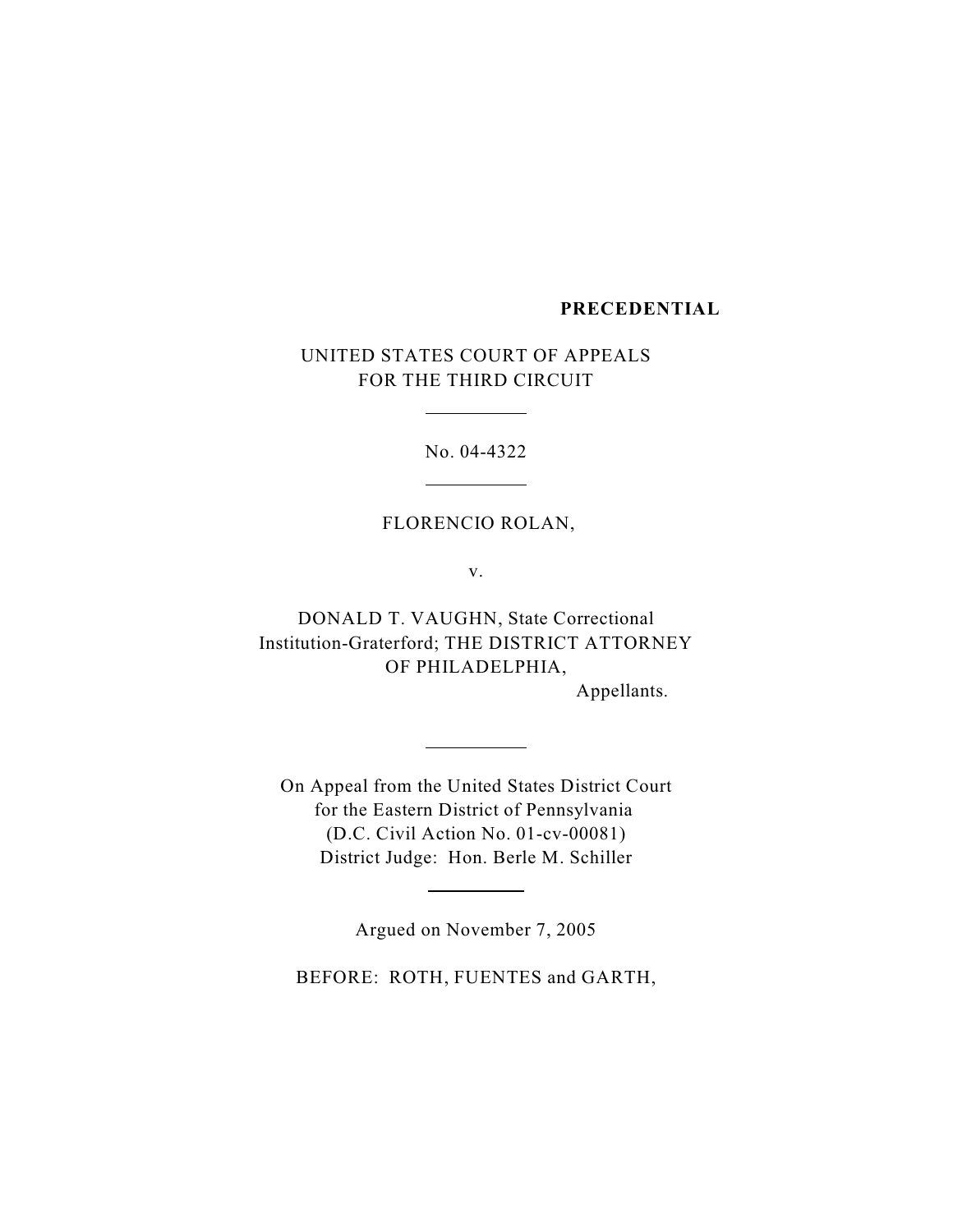Circuit Judges

(Opinion Filed: April 18, 2006)

Samuel W. Silver, Esquire Bruce P. Merenstein, Esquire (ARGUED) Schnader, Harrison, Segal & Lewis 1600 Market Street - Suite 3600 Philadelphia, PA 19103

 $\overline{a}$ 

Attorneys for Appellee

Helen T. Kane, Esquire (ARGUED) Office of the District Attorney Three South Penn Square Philadelphia, PA 19107

Attorney for Appellants

### OPINION OF THE COURT

 $\overline{a}$ 

 $\overline{a}$ 

**ROTH**, Circuit Judge:

The Commonwealth of Pennsylvania has appealed the District Court's grant of the writ of habeas corpus to Florencio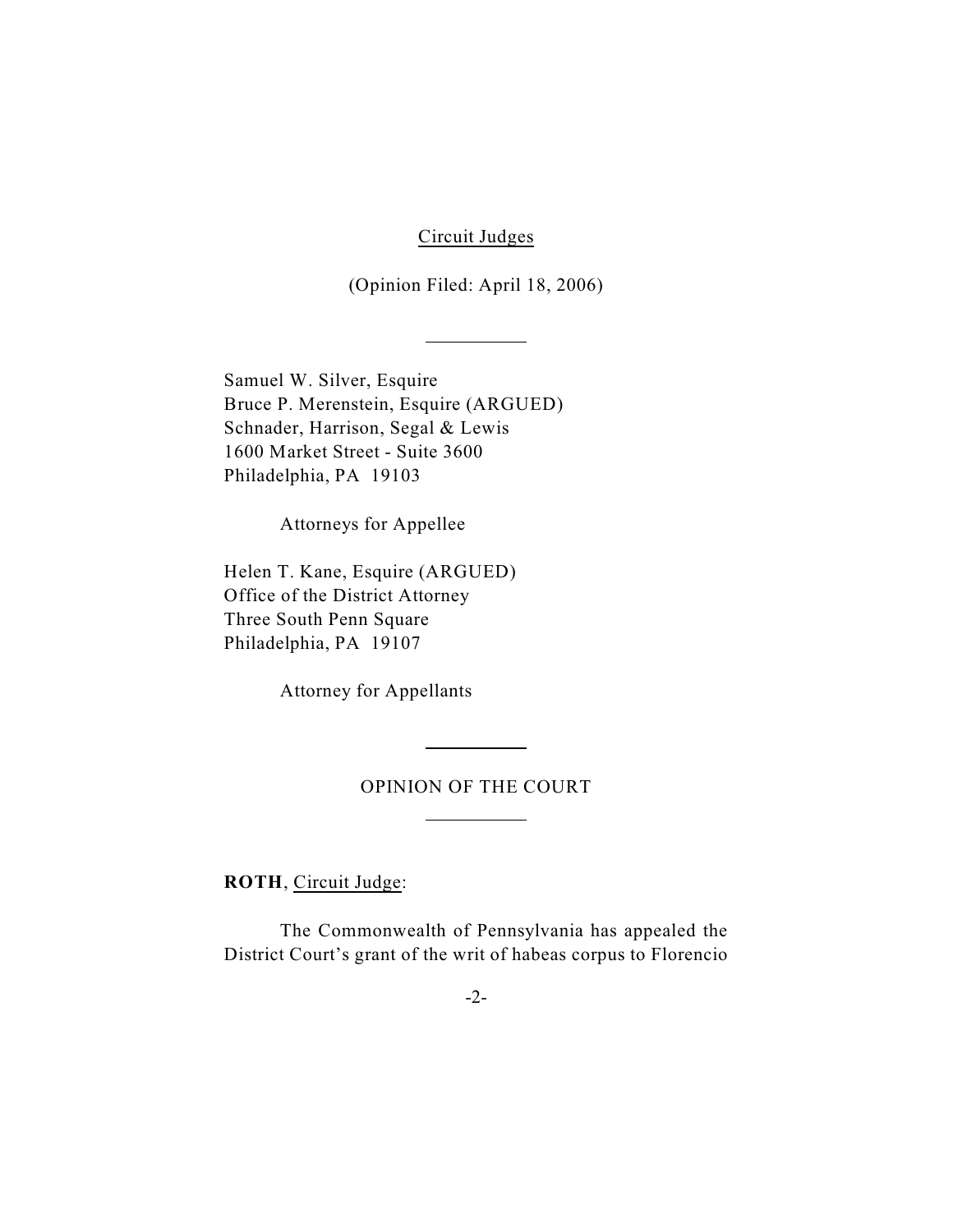Rolan. For the reasons stated below, we will affirm.

### **I. Background**

Florencio Rolan was convicted in Pennsylvania state court of first-degree murder and of possession of an instrument of crime for the 1983 death of Paulino Santiago. The Commonwealth's theory of the crime was that Rolan shot and killed Santiago during an attempted robbery of the proceeds of a five-dollar drug deal. Rolan was sentenced to death by a jury, but in 1997 the Pennsylvania post-conviction relief court vacated the sentence, holding that Rolan's attorney provided ineffective assistance during the penalty phase of the trial. In 2003, the penalty phase was retried and, following a unanimous jury verdict, Rolan was re-sentenced to life imprisonment. Rolan then brought a federal habeas action under 28 U.S.C. § 2254, alleging that he also received ineffective assistance of counsel at the guilt stage of his original trial.

The crux of Rolan's ineffective assistance claim was that his trial counsel, Melvin Goldstein, failed to investigate two witnesses who would have supported Rolan's self-defense claim. As a result, Goldstein never called the witnesses to testify at trial. Rolan also alleged ineffective assistance of counsel because Goldstein prevented Rolan from testifying on his own behalf and because Goldstein did not properly crossexamine Francisco Santiago, the prosecution's key witness, concerning a deal with the Commonwealth for his testimony.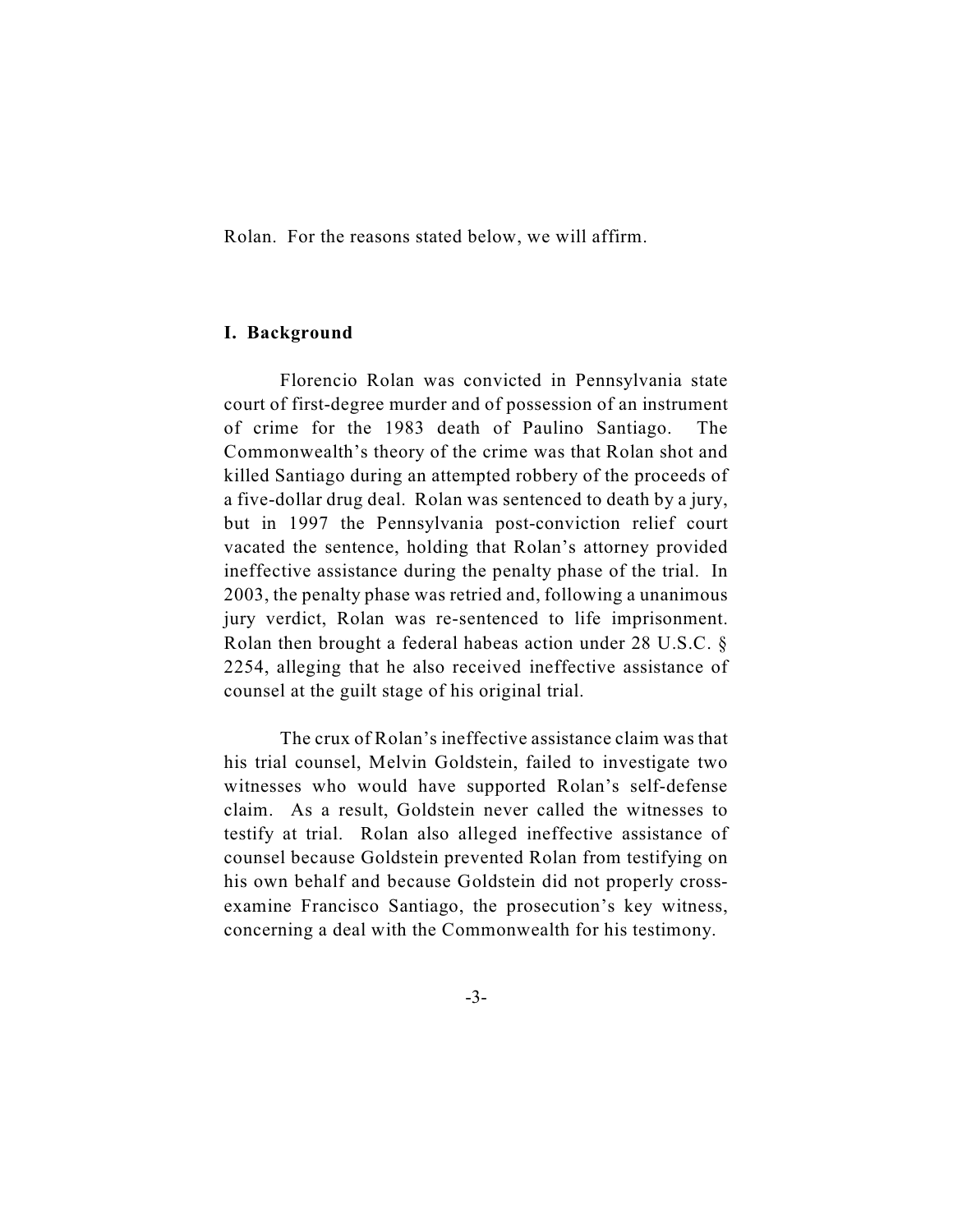Rolan's version of events, which corroborates his selfdefense claim, is that he and his cousin, Robert Aponte, were involved in a dispute with brothers, Paulino and Francisco Santiago, over the proceeds of a petty drug sale. A buyer drove by the street corner on which Rolan, Aponte, and the Santiago brothers were selling marijuana. The driver held out a five dollar bill, and Paulino Santiago and Aponte both tossed a "nickel bag" of marijuana into a car. Paulino grabbed the bill as the driver drove away with the two bags, leaving Paulino and Aponte to resolve their claims to the money. In the ensuing dispute Rolan sided with Aponte, and Francisco Santiago with his brother, Paulino.

According to Rolan, at some point during the argument, an intoxicated Paulino grew angry and walked away, and Francisco went to urinate in an abandoned building in which neighborhood residents kept guns and drugs. Rolan followed Francisco into the building to continue discussing the payment incident. Paulino then entered the building. He was carrying what Rolan believed to be a knife, shouted a threat at Rolan, and charged at him. Rolan claims that he noticed a loaded rifle lying nearby, picked it up in time, and felled Paulino with a single shot.

Prior to trial, Goldstein and Rolan spoke on two occasions for short periods of time. Goldstein asked Rolan whether there were any people with whom he should speak about the crime. Rolan provided two names: Robert Aponte and Daniel Vargas. Goldstein wrote a letter to the prosecutor's office in which he disclosed these names as potential alibi (rather than self-defense) witnesses in accordance with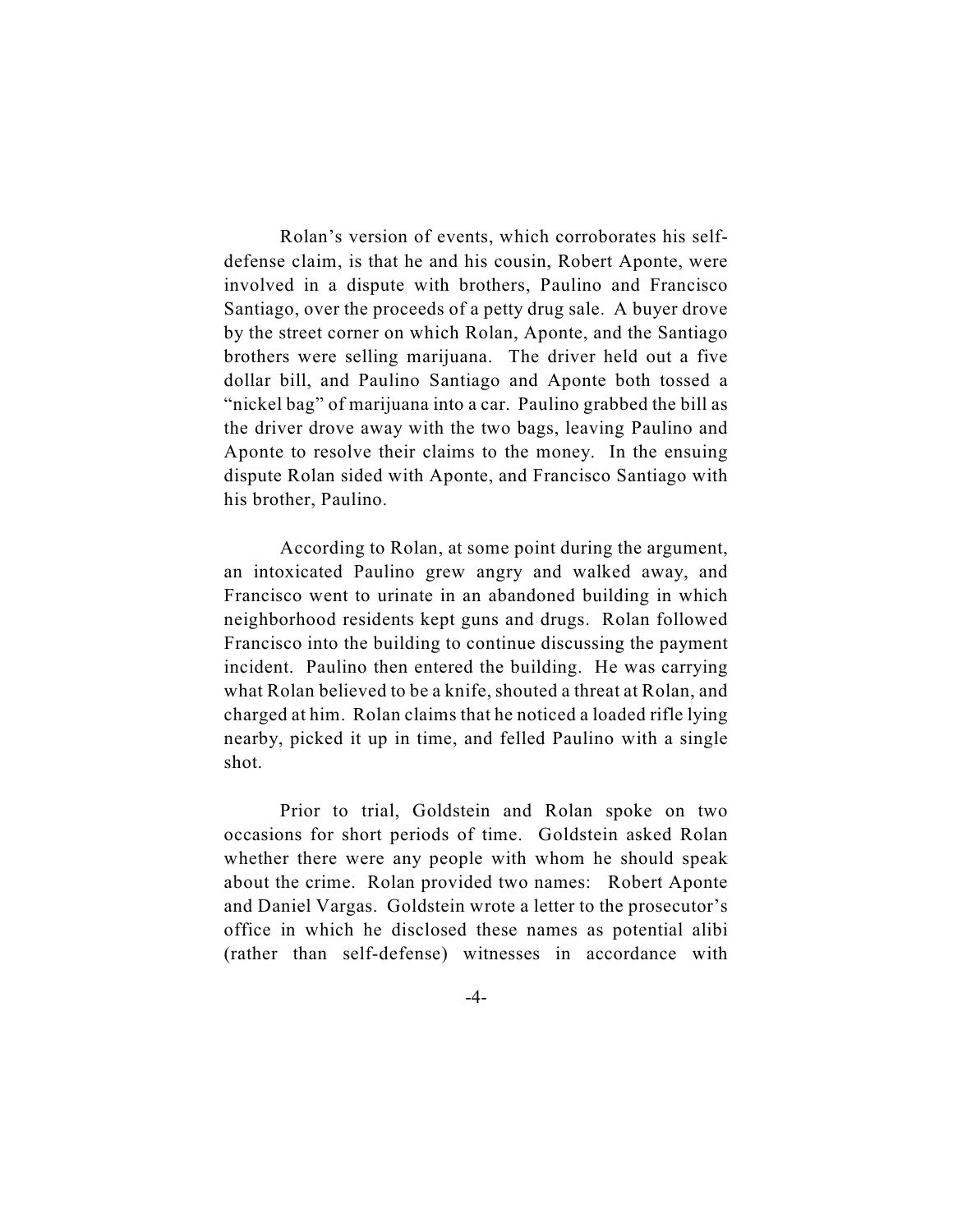Pennsylvania law. See PA. R. CRIM. P. 573 (formerly R. 305). Rolan claims that he did not tell Goldstein that Vargas and Aponte were alibi witnesses but instead that he wanted to call them in furtherance of his self-defense claim.

There is no indication that Goldstein ever attempted to contact Vargas or Aponte. A detective for the Commonwealth did, however, interview them. Vargas refused to cooperate with the detective. The detective reported that Vargas knew absolutely nothing about Rolan and was not an alibi witnesses. When Aponte was interviewed, he told the detective that "[a]s I started walking home [after the shooting] I saw my cousin [Rolan] and I asked him was he alright, [Paulino Santiago] didn't stab you or anything."

For reasons that are not clear from the record, the prosecution initially did not disclose having interviewed Aponte, stating on the eve of trial that he could not be found. At the close of the case, the prosecution did admit that detectives had interviewed Aponte, but reported that he was not an alibi witness and that neither Vargas nor Aponte knew anything about Paulino Santiago's death.Goldstein did not dispute the prosecution's claim.

At trial, the Commonwealth presented evidence that

<sup>&</sup>lt;sup>1</sup> Rolan asserts that this establishes that Aponte believed Paulino Santiago was armed with a knife at the time of his death; thus, Aponte's statement bolstered Rolan's claim that Paulino Santiago charged him with a knife.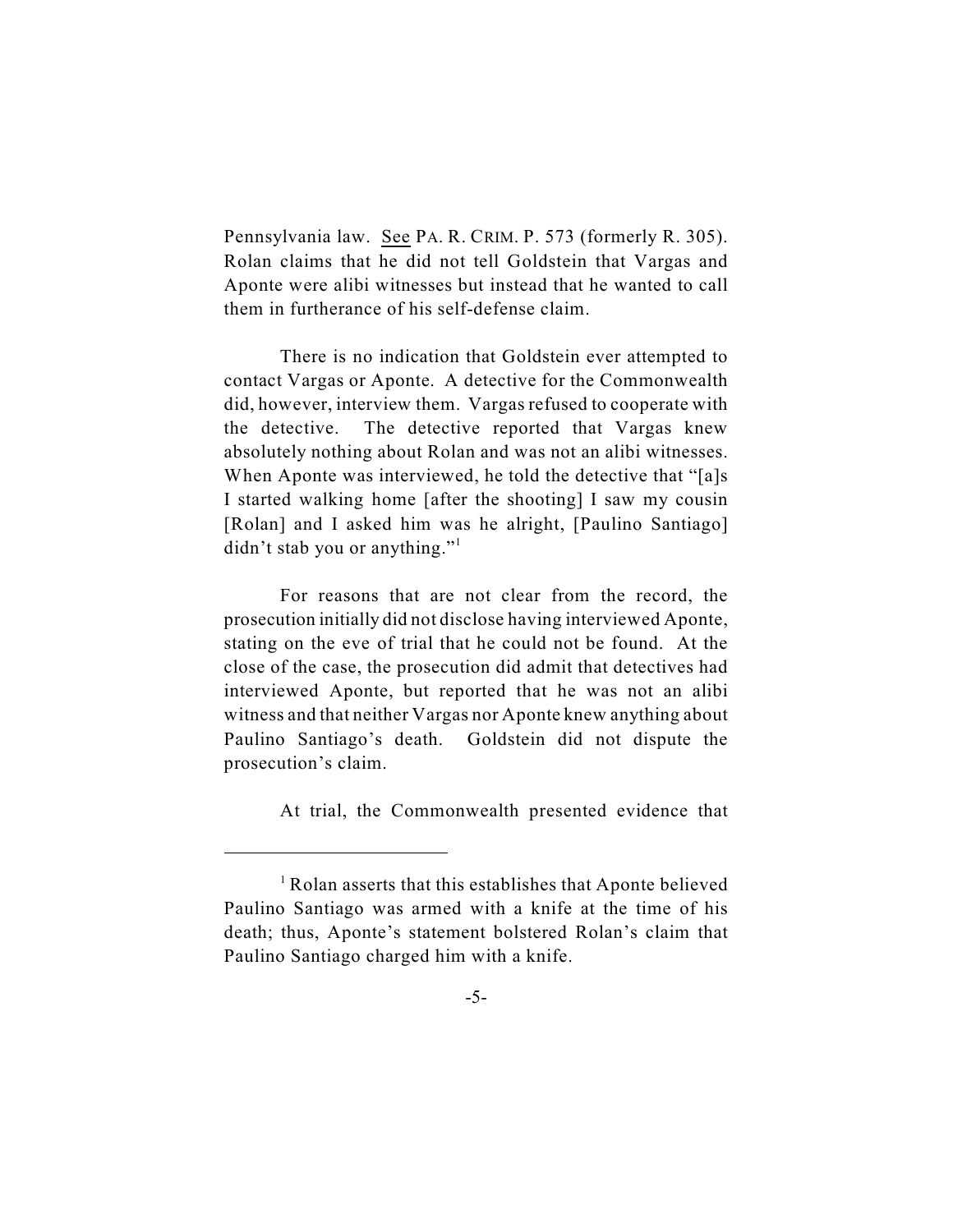Rolan killed Paulino Santiago after following him into an abandoned house with the intention of robbing him of the five dollars from the drug deal. The main witness for the state was Francisco Santiago, who testified that he and Paulino were in the abandoned house when Rolan burst in carrying a 3-foot rifle and demanded that Paulino give him the drug money. According to Francisco, Rolan then fired a single shot to Paulino's chest, killing him. Francisco further testified that Rolan fled out of the back of the house and down an alley.<sup>2</sup> Francisco was given immunity from prosecution for the drug activities described in the testimony and other charges related to his brother's murder. At trial, the prosecution stated that the only thing the Commonwealth gave in exchange for Francisco's testimony was a letter to the Parole Board to let them know that Francisco had cooperated in the investigation and trial. This misrepresentation was never corrected by the Commonwealth or challenged by Goldstein.

The Commonwealth also called Edwin Rosado. Rosado's testimony was largely inconsistent with Francisco's account. Rosado claimed to have heard Paulino and Rolan arguing over a woman and stated that Rolan entered the house, without a weapon, *before* Paulino. Rosado then heard a single shot and saw Paulino emerge from the front of the house, at

<sup>&</sup>lt;sup>2</sup> Francisco had told investigators at the crime scene that he had no first-hand knowledge of the events surrounding the death of Paulino. Rolan complains that Goldstein failed to investigate this inconsistency or to cross-examine Francisco on it at trial.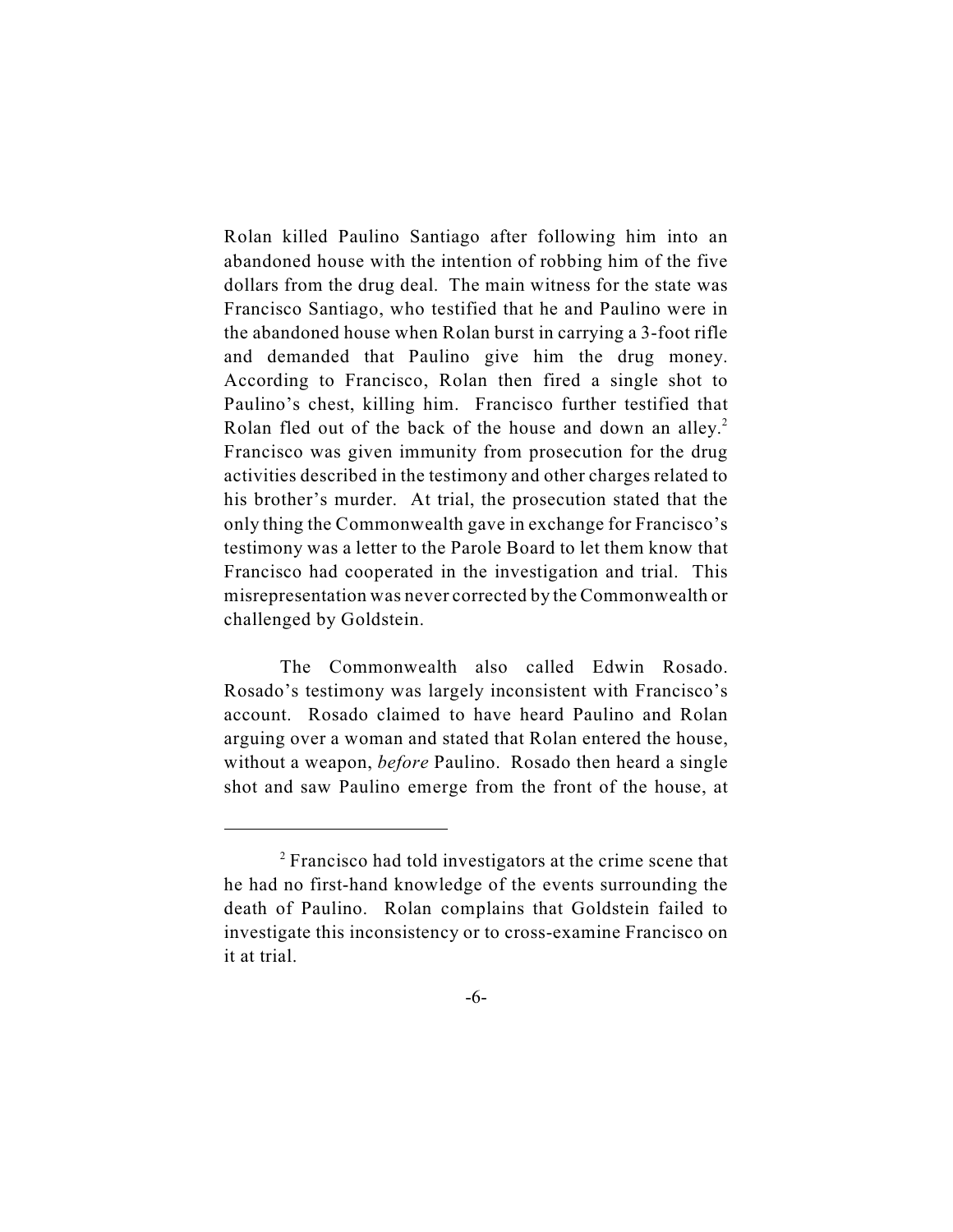which point Francisco came to aid his brother – but not from inside the house, as Francisco claimed.

Rolan pressed his attorney in open court to call Vargas and Aponte after Goldstein said he had no witnesses to call on Rolan's behalf. Rolan declared, "Yes, I have two other witnesses who are willing to come and testify." Goldstein explained to the court that Rolan was referring to Vargas and Aponte but that neither were alibi witnesses. After some wrangling between counsel and the court, Goldstein refused to call the witnesses. The jury returned a verdict of guilty and sentenced Rolan to death. Melvin Goldstein died while the direct appeal of Rolan's conviction was pending. After the direct appeal was denied, Commonwealth v. Rolan, 549 A.2d 553 (1988), Rolan sought post-conviction collateral relief under Pennsylvania's Post Conviction Relief Act (PCRA), 42 PA. CONS. STAT. ANN. § 9541 et seq. In the meantime, Robert Aponte died.

In 1997, the Pennsylvania Court of Common Pleas held an evidentiary hearing on Rolan's PCRA petition. At the hearing, Vargas testified that he was never asked to testify on behalf of Rolan but would have testified if he had been asked to do so. Vargas also stated that the detective asked him to testify *against* Rolan and that he did not voluntarily go to the police with his knowledge of the case "because at that time [he] didn't want to get involved in that ... because the families was [sic] hurt and [he] knew both families." Vargas also testified at the PCRA hearing that, when Rolan went into the abandoned house, he was not carrying anything except a quart of beer; Francisco followed Rolan into the house; then Paulino came around the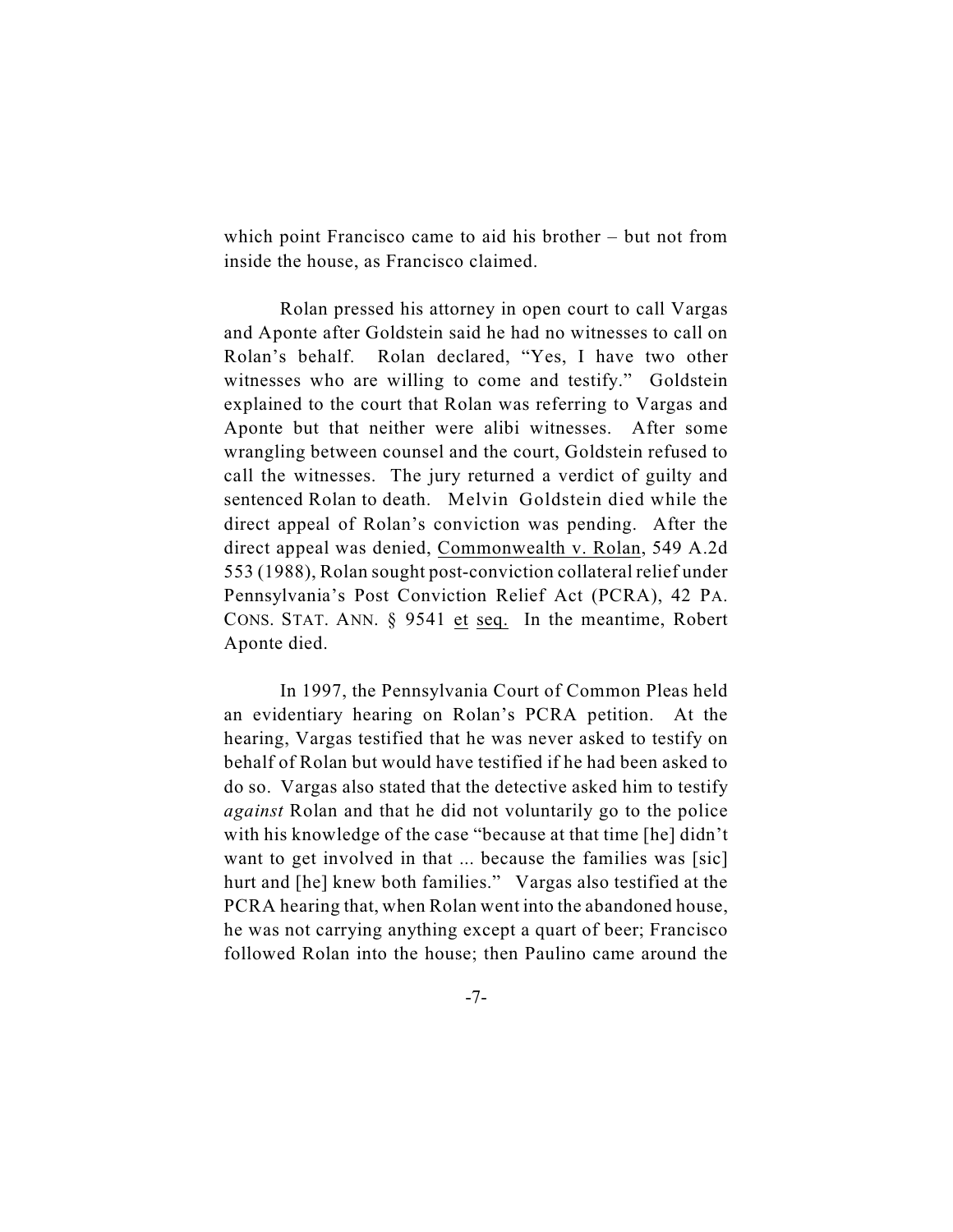corner carrying a kitchen knife; Paulino went into the house after Rolan, screaming, "I'll kill you, motherfucker!" Vargas then heard a shot. When Vargas went into the house with Aponte, Paulino was lying on the ground and there was a knife at his feet.

On cross-examination, the Commonwealth questioned Vargas concerning his recalcitrance when interviewed by detectives before Rolan's criminal trial. The Commonwealth noted that the detective who interviewed Vargas gave him a piece of paper that said "You're being questioned concerning a possible alibi witness for the defendant Florencio Rolan. Are you willing to give a statement to the District Attorney's Office." Vargas, who stated that he understood "alibi" to mean "lie," testified that he thought this meant that the detective had approached him to testify against Rolan.

The PCRA trial court found that Goldstein's assistance was constitutionally defective during the penalty phase of Rolan's trial and vacated the death sentence but held that Rolan had waived his claims regarding the guilt phase of his trial. The court nevertheless reviewed Rolan's claims regarding the guilt phase for purpose of providing the state appellate court with a complete record. Although its analysis was brief and conclusory, the PCRA trial court rejected Rolan's ineffectiveness claims. See Commonwealth v. Rolan, Nos. 2893-2896, slip op. (C.P. Phila. Feb. 4, 1998).

Rolan appealed the denial of PCRA relief as to his guilt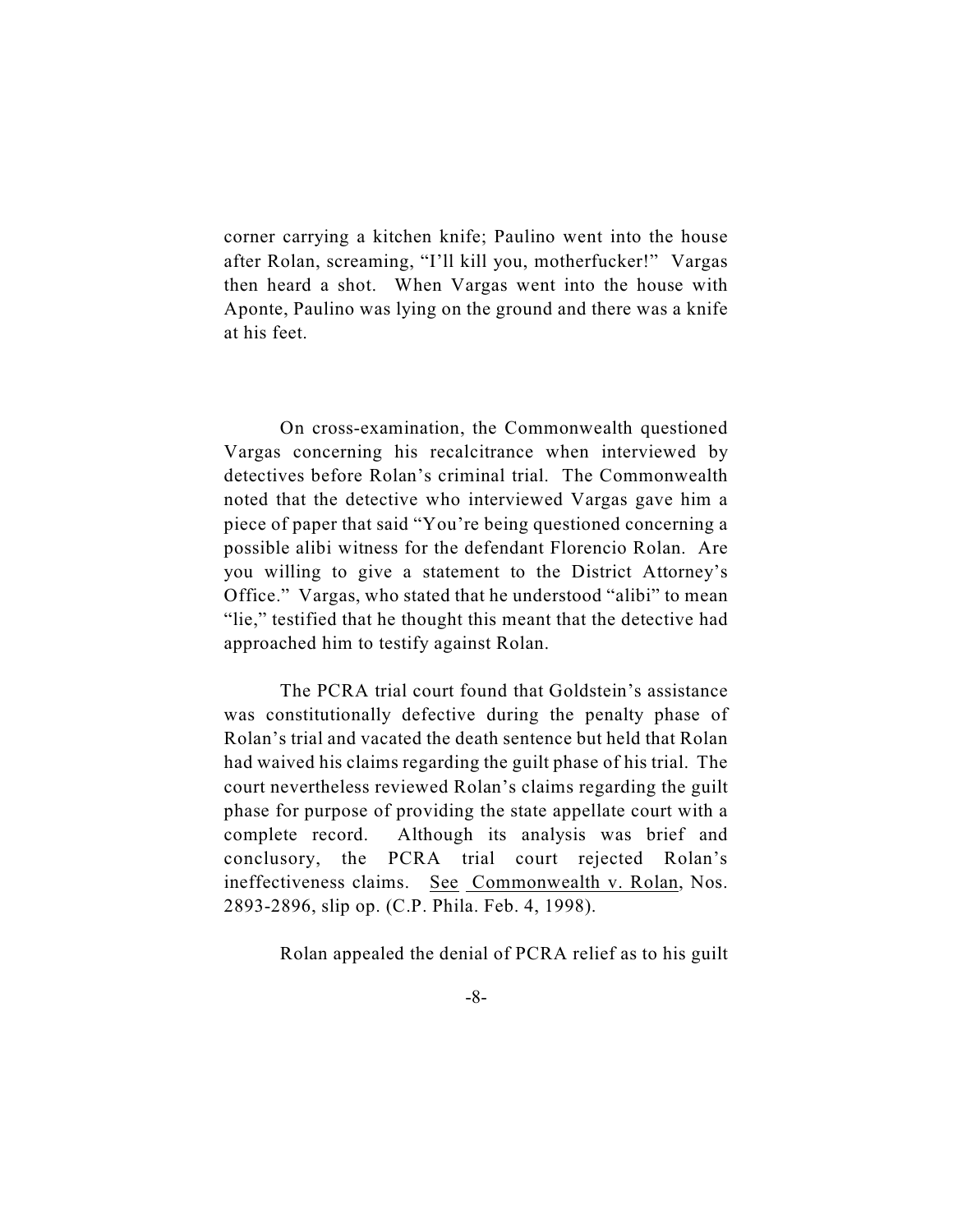to the Pennsylvania Superior Court. The Superior Court held that the Court of Common Pleas erred in finding that Rolan's claims for ineffective assistance were waived. It then proceeded to the merits and rejected the claims both because the court was unable to "conclude that Vargas was willing to appear on Rolan's behalf at trial" and because Aponte's statements were irrelevant to the self-defense claim. The court declared that Aponte's statement "establishes merely that Aponte was aware that Rolan had engaged in an altercation and was not immune to the potential danger posed by life on the street. Any suggestion that Aponte's question establishes his awareness that the victim had actually attempted to stab Rolan is entirely unsubstantiated." The Superior Court also found that Goldstein was not ineffective as counsel for interfering with Rolan's right to testify because Rolan's decision was knowing and voluntary. In addition, although the Superior Court conceded that the prosecution should have articulated to the jury the details of its deal with Francisco, its failure to do so did not so undermine the truth-determining process as to require a new trial. See Commonwealth v. Rolan, No. 4591 Phila. 1997, slip op. (Pa. Super. Ct., June 9, 1999).

Rolan then filed his federal habeas petition under 28 U.S.C. § 2254. The District Court exercised jurisdiction under 28 U.S.C. §§ 2241(a) and 2254(a). The District Court granted Rolan's habeas petition pursuant to § 2254 because of Goldstein's ineffective assistance of counsel. Claims of ineffective assistance of counsel are reviewed under the two-part test of Strickland v. Washington, which examines whether assistance was ineffective and, if so, whether it prejudiced the defendant. 466 U.S. 668 (1984). The District Court concluded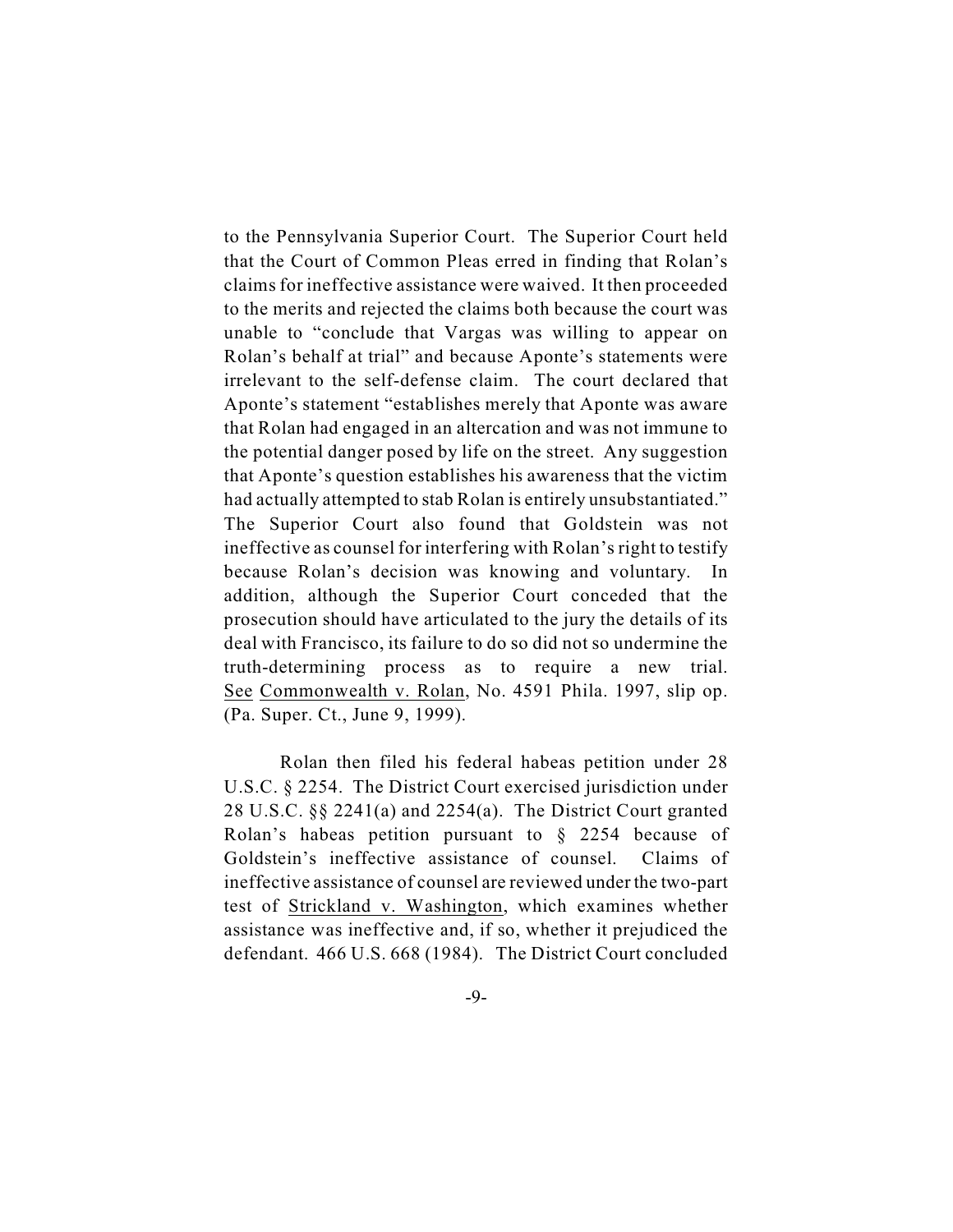that there was no finding of fact on Vargas's willingness to testify to which it was required to defer under the Anti-Terrorism and Effective Death Penalty Act (AEDPA), 28 U.S.C. § 2241 et seq., because the "finding" was made by the PCRA appellate court rather than by the PCRA trial court as required by Pennsylvania post-conviction procedure. The District Court then conducted an evidentiary hearing at which Vargas testified, and credited Vargas's testimony that he would have testified if he had been called on Rolan's behalf at trial. Having rejected the state court's prejudice analysis, the District Court proceeded to Strickland's ineffectiveness prong and concluded that Goldstein's performance was unconstitutionally defective because he failed to conduct any pretrial investigation. This meant that his decision to forgo the self-defense claim was not a strategic choice entitled to a presumption of validity. Strickland, 466 U.S. at 690-91. The District Court rejected or did not address Rolan's other claims of constitutional error.

The Commonwealth of Pennsylvania appealed. We have jurisdiction over the appeal under 28 U.S.C. §§ 1291 and  $2253(c)(1)(A)$ . We undertake a plenary review over a district court's grant of habeas corpus, Duvall v. Elwood, 336 F.3d 228, 229 (3d Cir. 2003), and review any factual findings resulting from the district court's evidentiary hearing for clear error, Love v. Morton, 112 F.3d 131, 133 (3d Cir. 1997).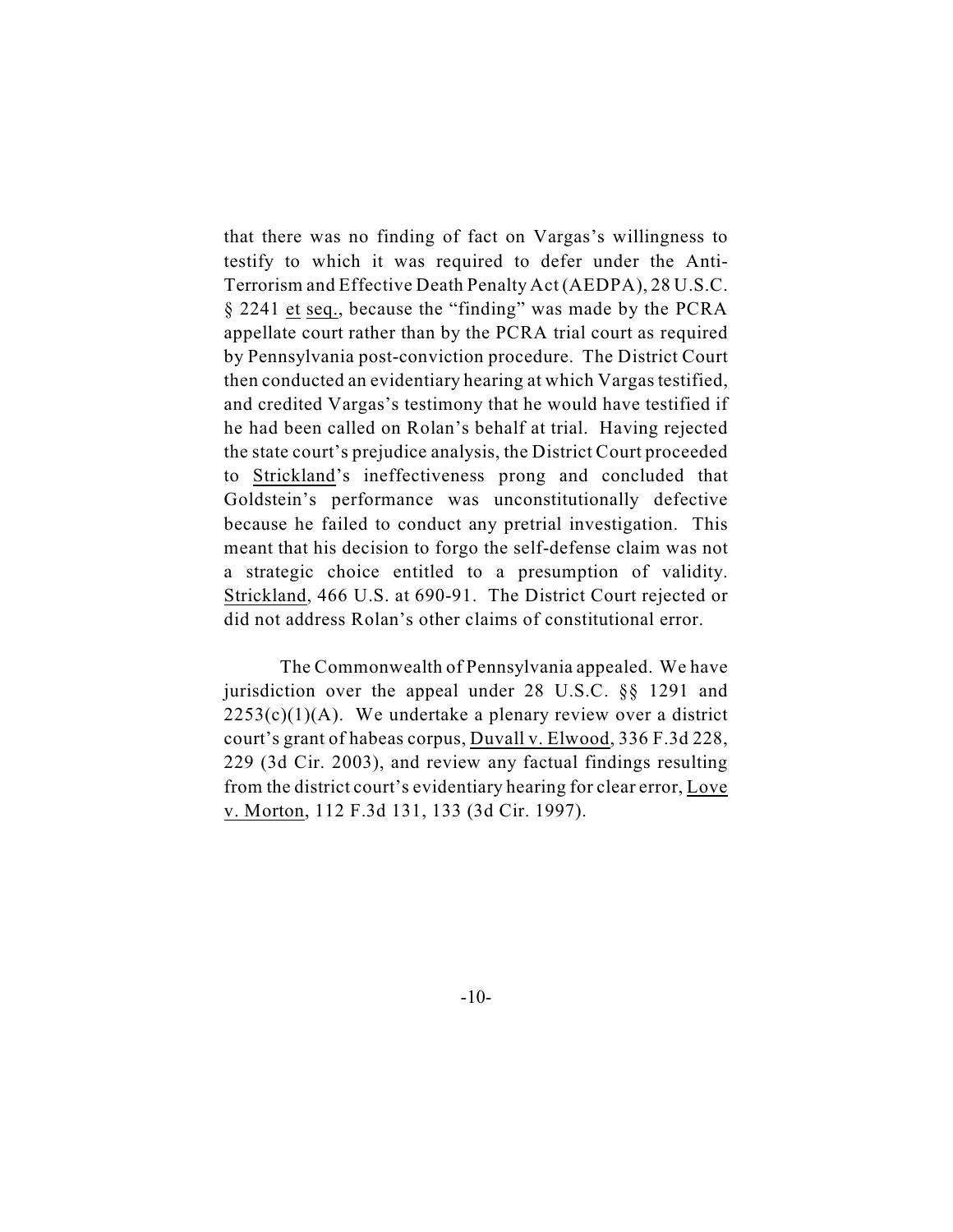#### **II. Discussion**

This appeal by the Commonwealth presents several issues: (1) Did the District Court err in failing to defer to the Superior Court's appellate factual determination that Vargas was unwilling to testify at trial; (2) Did the District Court err in holding an evidentiary hearing to determine whether Vargas was willing to testify at the guilt phase of Rolan's trial; (3) Did the District Court err in holding that Rolan's trial counsel was ineffective for failing to investigate the potential self-defense witnesses. First, however, we must determine whether the PCRA courts considered Rolan's claims on the merits so that AEDPA applies to the District Court's consideration of this habeas petition.

## **A. Does AEDPA Apply to the District Court's Determination to Grant Habeas Relief?**

To determine whether AEDPA, 28 U.S.C. § 2241 et seq., applies to Rolan's claim of ineffective assistance of counsel, it is necessary to assess whether the Pennsylvania state courts adjudicated the claim on the merits. Everett v. Beard, 290 F.3d 500, 507-08 (3d Cir. 2002). On appellate review of Rolan's PCRA petition, the Pennsylvania Superior Court concluded that Rolan was not prejudiced by his attorney's failure to interview Vargas, a possible self-defense witness, because Rolan could not establish that Vargas was willing to testify on Rolan's behalf at trial. A court can choose to address the prejudice prong before the ineffectiveness prong and reject an ineffectiveness claim solely on the ground that the defendant was not prejudiced. See Strickland, 466 U.S. at 668. Here, because the PCRA appellate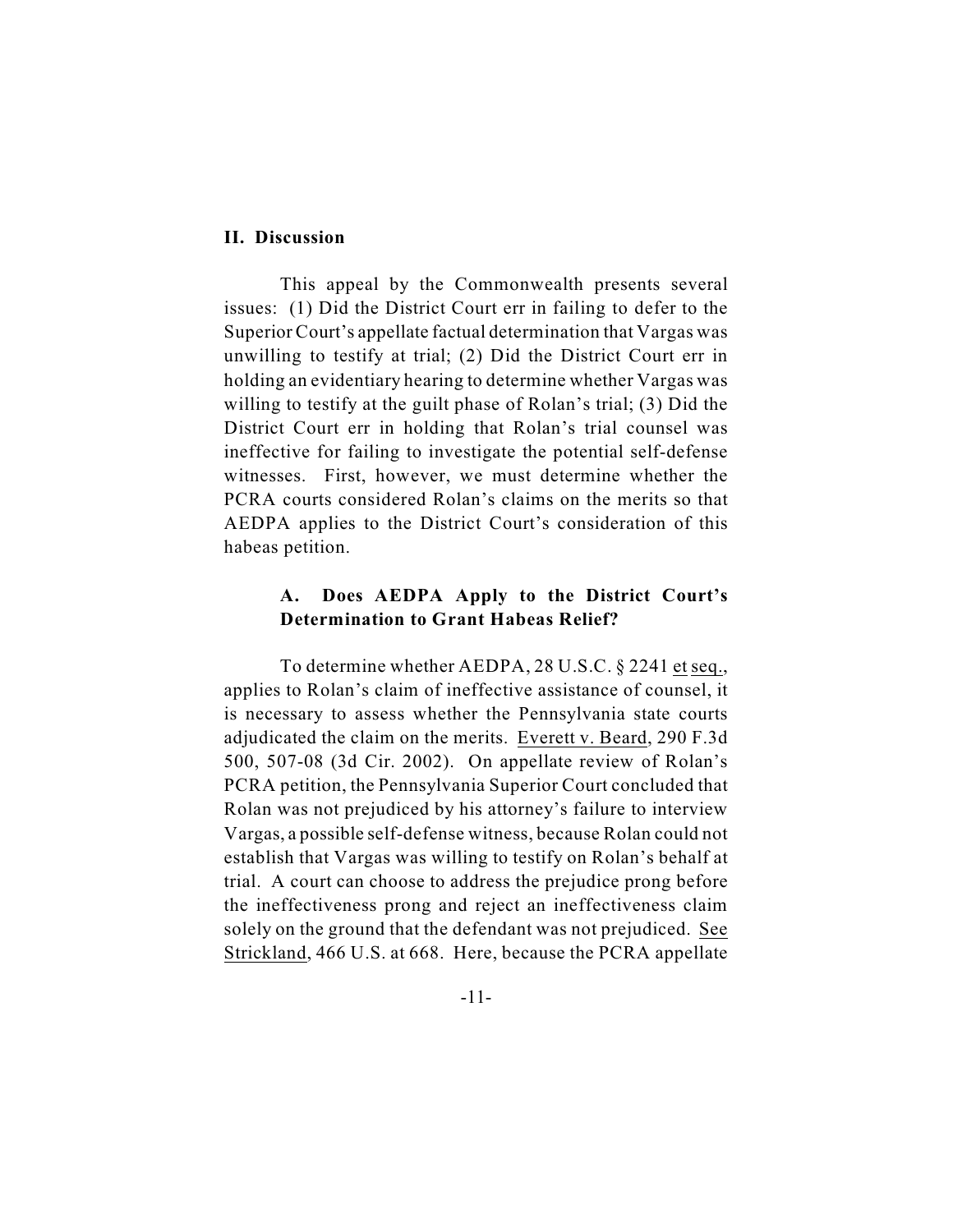court found that Vargas was not willing to testify at the guilt phase of Rolan's trial, its decision to deny habeas relief on that basis constituted an adjudication on the merits. See Rompilla v. Horn, 355 F.3d 233, 247 (3d Cir. 2004), rev'd on other grounds, Rompilla v. Beard, 125 S. Ct. 2456 (2005). Therefore, AEDPA applies to Rolan's habeas petition.

 AEDPA limits a federal court's authority to grant habeas relief when a state court has previously considered and rejected the federal claim on the merits. 28 U.S.C. § 2254(d). If the petitioner's legal claims were presented but not addressed by the state courts, 28 U.S.C. § 2254(d) does not apply, and federal courts undertake a *de novo* review of the claim. Everett, 290 F.3d at 507-08.

If AEDPA does apply, however, the writ cannot be granted unless the adjudication:

> (1) resulted in a decision that was contrary to, or involved an unreasonable application of, clearly established Federal law, as determined by the Supreme Court of the United States; or

> (2) resulted in a decision that was based on an unreasonable determination of the facts in light of the evidence presented in the State court proceeding.

28 U.S.C. §§ 2254(d)(1)-(2).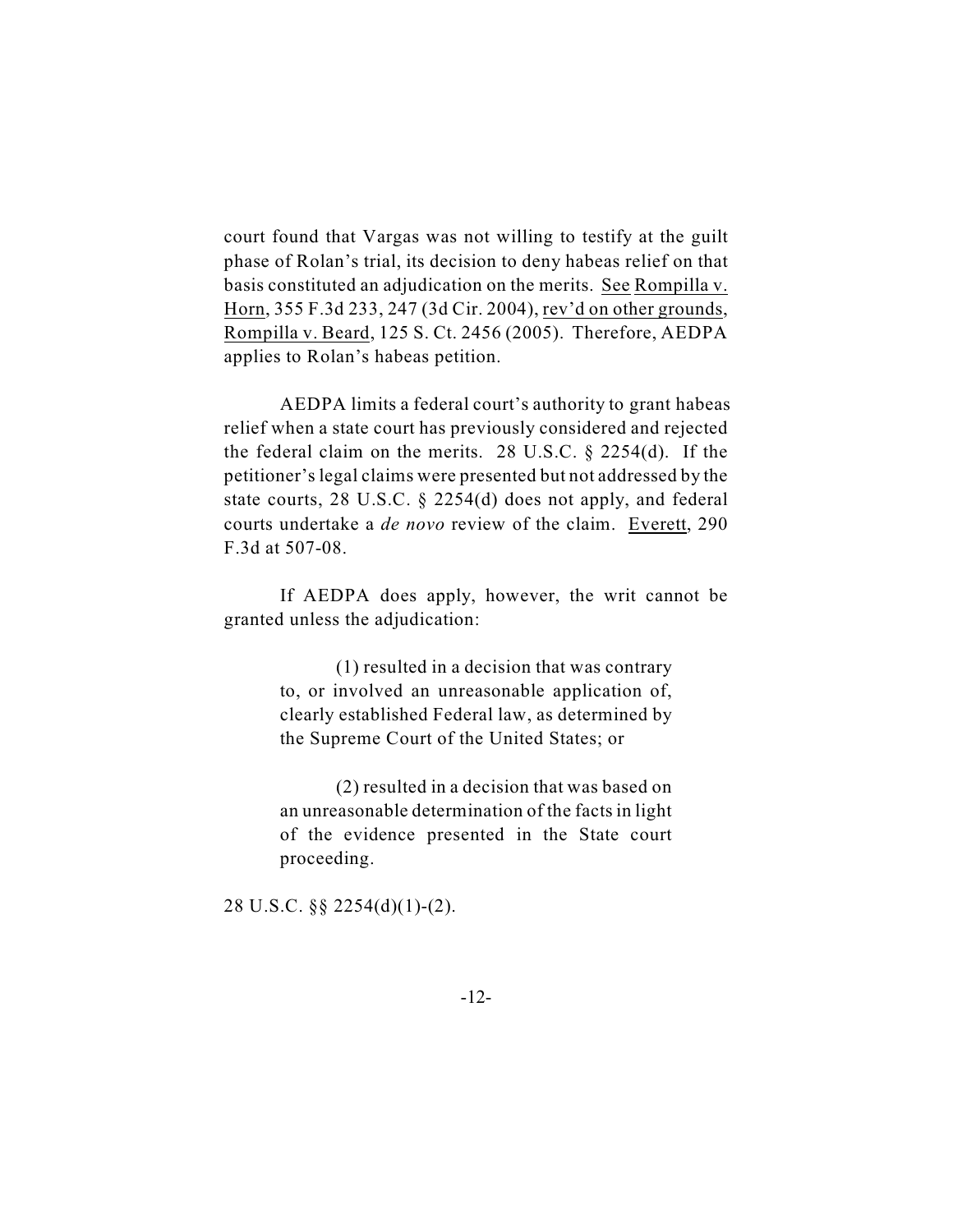AEDPA also has a provision relating specifically to a federal court's review of state court factual findings:

> In a proceeding instituted by an application for a writ of habeas corpus by a person in custody pursuant to the judgment of a State court, a determination of a factual issue made by a state court shall be presumed to be correct. The applicant shall have the burden of rebutting the presumption of correctness by clear and convincing evidence.

28 U.S.C. § 2254(e)(1).

These limitations on review of the state courts' factual findings applied to the District Court's consideration of Rolan's petition and also to our review here.

# **B. The District Court Erred in Failing to Defer to the Pennsylvania PCRA Appellate Court's Findings of Fact.**

The District Court declined to defer to the Pennsylvania Superior Court's factual determination at the appellate level that Vargas was not willing to testify on Rolan's behalf at the guilt stage of Rolan's criminal trial. The District Court, citing Campbell v. Vaughn, 209 F.3d 280, 287-88 (3d Cir. 2000), first determined that, according to Pennsylvania post-conviction review procedure, an appellate court should remand a case to the PCRA trial court for factual determinations rather than make them in the first instance. Because the Superior Court made its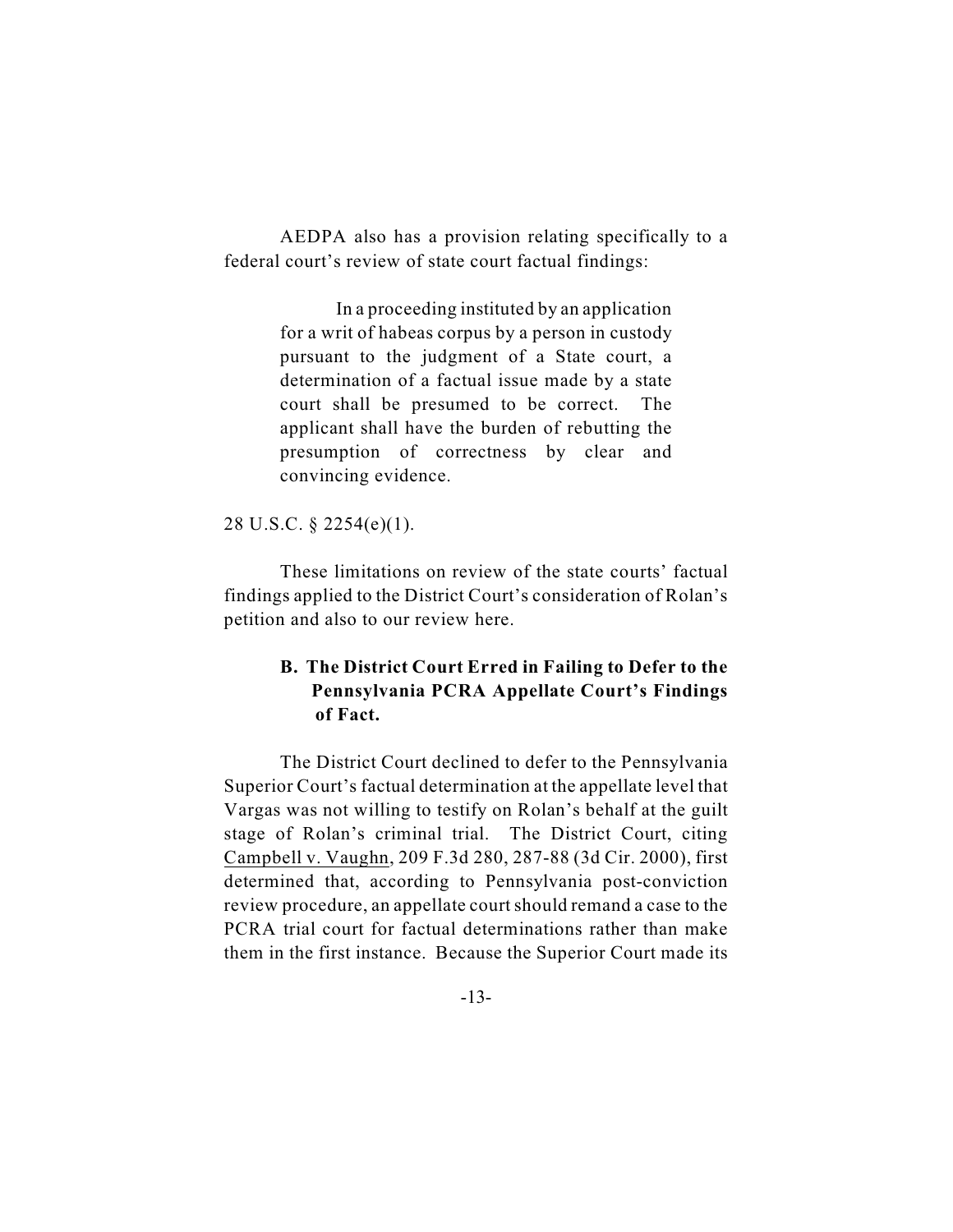decision upon review of the cold record from the PCRA trial court, rather than remanding, the District Court did not believe that it was bound to defer.

When earlier presented with this issue of deference to appellate factual findings in Campbell, we specifically declined to rule on whether a federal court must defer to a Pennsylvania PCRA appellate court's finding of fact made on a cold appellate record. 209 F.3d at 288.

Generally, federal courts defer to state appellate court determinations of fact. In Sumner v. Mata, the Supreme Court addressed whether a federal court should defer to state appellate court determinations of fact. 449 U.S. 539, 545-46 (1981). In that pre-AEDPA case, the California Court of Appeal made the factual determinations at issue after review of the trial court record. Id. at 546. The Supreme Court held that state appellate court fact finding should receive deference on habeas review because "[§ 2254(d)] makes no distinction between the factual determinations of a state trial court and those of a state appellate court." Id. Moreover, important interests in comity and federalism require deference to factual determinations made by "all state courts." Id.

Similarly, in Dickerson v. Vaughn, we reviewed a habeas petition following a Pennsylvania PCRA proceeding. 90 F.3d 87 (3d Cir. 1996). In that case, the PCRA trial court made findings of fact following an evidentiary hearing. Id. at 90. On review, the PCRA appellate court specifically rejected these findings "based on the same record." Id. Dickerson cited both Sumner and Parke v. Raley, 506 U.S. 20, 36 (1993), for the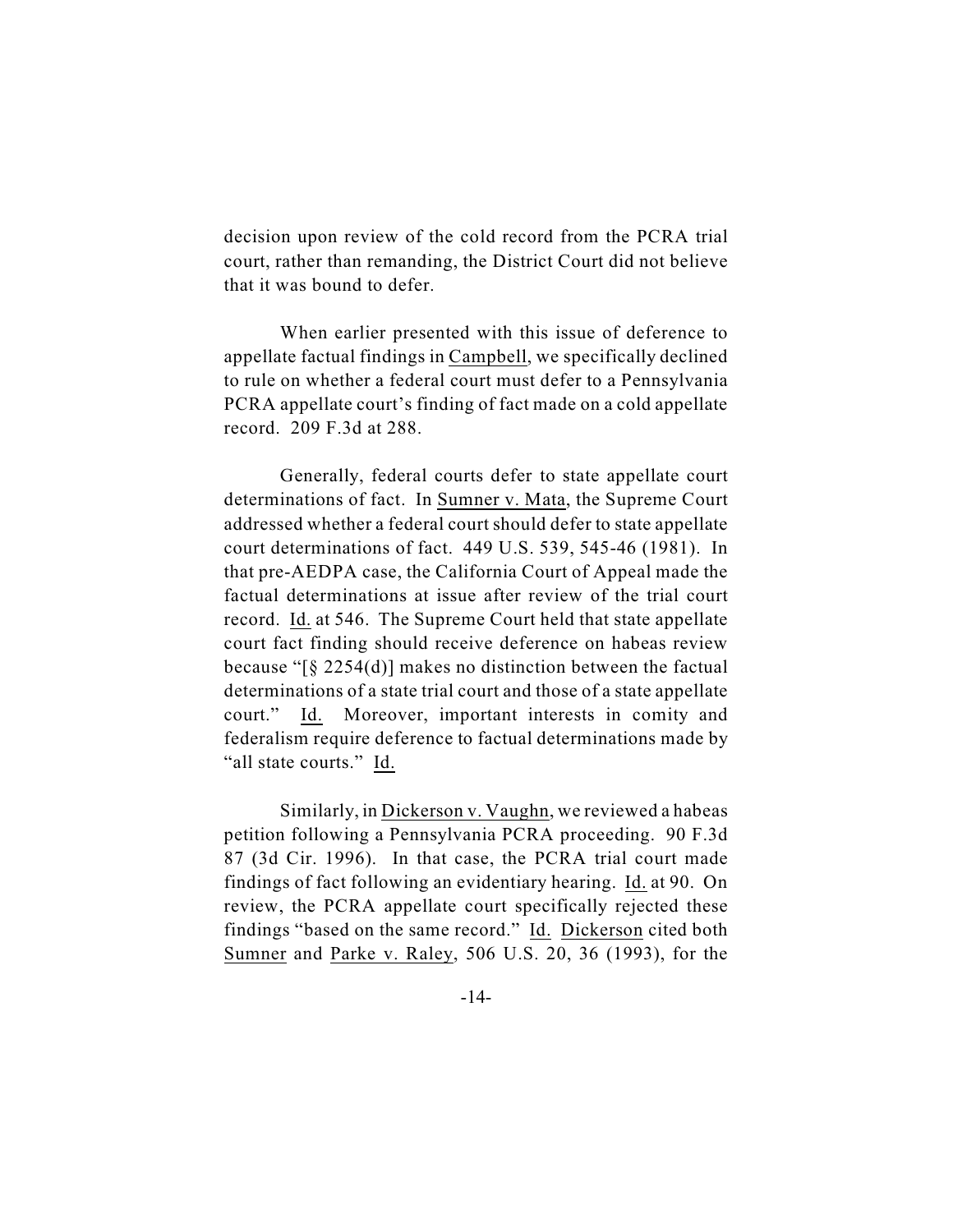proposition that § 2254 draws no distinction between state trial and appellate court factual determinations. 90 F.3d at 90.

> When there are conflicting findings by state courts, we believe that according proper deference requires us to accept the version reached by the higher court. To rule otherwise would be to insert our Court into the state appellate system and take onto ourselves the role entrusted to the state Superior Court.

Id. As we felt bound in Dickerson to defer to the state appellate court's determination of fact that was contrary to the state trial court's determination, the District Court here was bound to defer to the PCRA appellate court's factual determination, even though the PCRA appellate court made that determination in the first instance.

Our discussion of deference to state court factual determinations in Lambert v. Blackwell, 387 F.3d 210 (3d Cir. 2004), also supports the conclusion that the District Court should have deferred to the PCRA appellate court's determination that Vargas was not willing to testify at Rolan's trial. The habeas petitioner in Lambert argued that the factual findings of the PCRA trial court and the PCRA appellate court were not entitled to deference because those courts lacked jurisdiction to hear the petition. Id. at 236.

We began our analysis in Lambert by noting that "AEDPA does not provide that a federal habeas court should, before affording deference to state court determinations, evaluate the procedural adequacy of state court proceedings or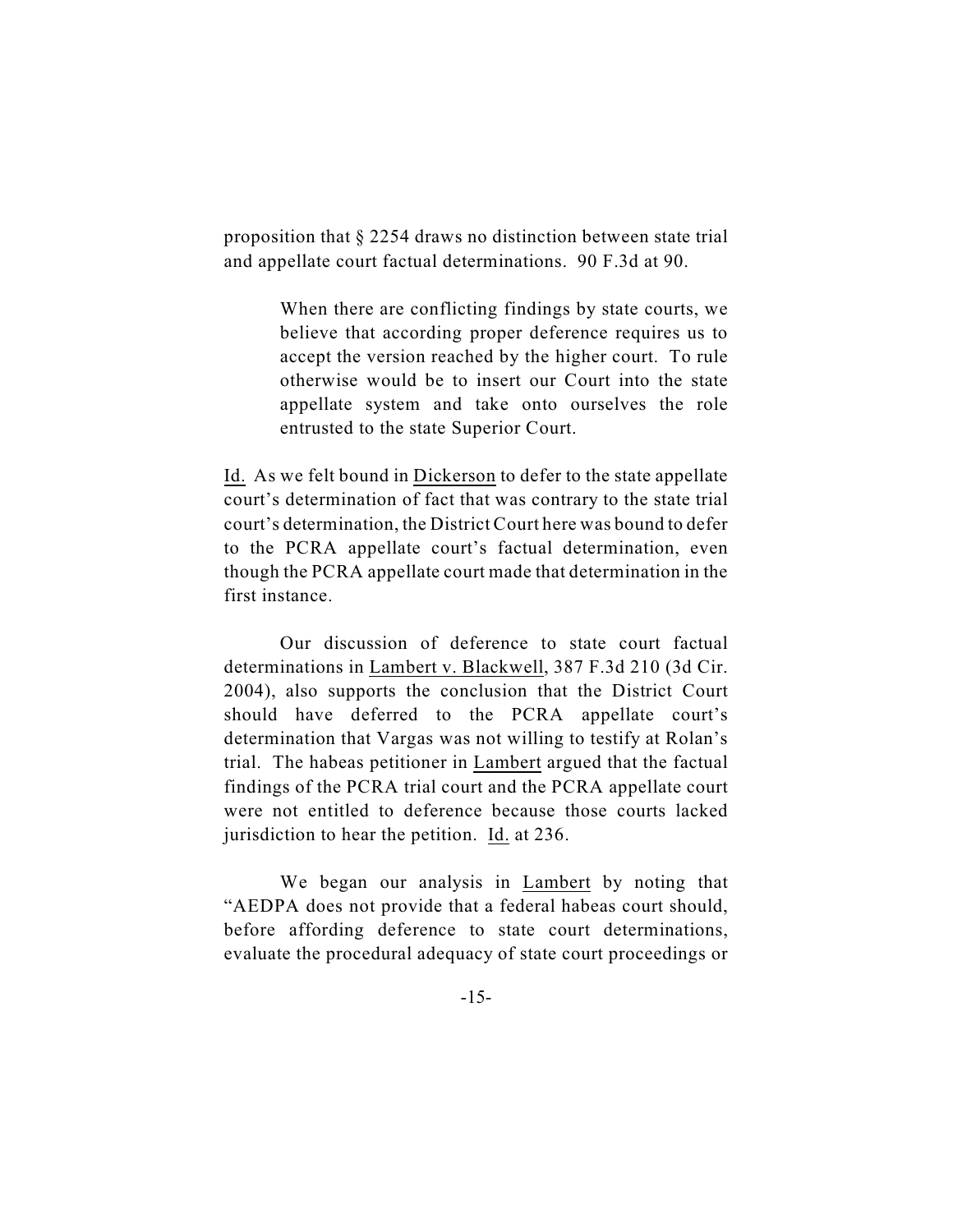whether the state court properly exercised its jurisdiction." Id. at 237. AEDPA, unlike prior law, has no requirement that the state court hold a hearing or comply with other prerequisites to deference listed in the previous habeas statute. Id. at 238-39. Thus, after AEDPA, state fact-finding procedures may be relevant when deciding whether the determination was "reasonable" or whether a petitioner has adequately rebutted a fact, but the procedures are not relevant in assessing whether deference applies to those facts. Id. at 239. In Lambert, we deferred to the findings of fact from state proceedings even though the District Court found that the Pennsylvania courts lacked jurisdiction under *Pennsylvania* law. Id. "Whatever our residual ability to examine state court jurisdiction in other instances, the exercise of jurisdiction by the state court in this instance does not call into question the adequacy of the state court proceeding under section 2254(d) and (e)." Id.

Even though Lambert focused on the question of jurisdictional adequacy, its reasoning is informative in this case. Here, the District Court declined to defer to the PCRA appellate court's factual determinations based on the PCRA trial court's record because, under Pennsylvania law, the PCRA appellate court should have remanded the case. While this may be an accurate assessment of Pennsylvania law, the District Court should have deferred, despite the apparent procedural mistake, unless the District Court was prepared to find that the failure went so far as to impugn the integrity of the entire proceeding – something it clearly was not prepared to do, given its decision to apply AEDPA. Therefore, conforming with our sister circuits that have addressed the issue, see, e.g., Mason v. Mitchell, 320 F.3d 604, 614 (6th Cir. 2003) (citing Sumner, 440 U.S. at 546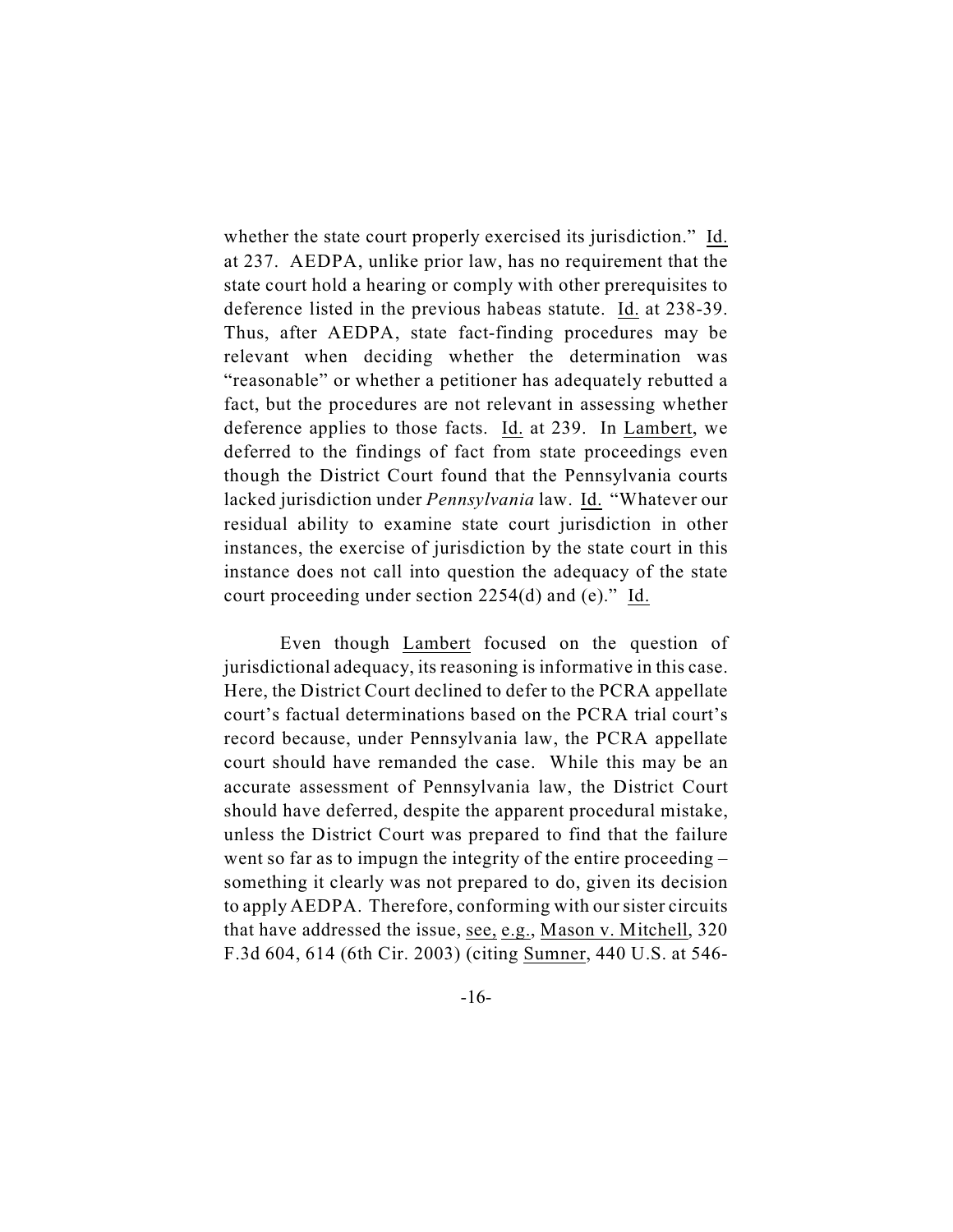47); Turner v. Crosby, 339 F.3d 1247, 1273 (11th Cir. 2003); Avila v. Roe, 298 F.3d 750, 753 (9th Cir. 2002), we hold that a district court judge must defer to state appellate court factfinding.

The fact that the District Court erred in declining to defer to the PCRA appellate court's factual determination does not, however, warrant reversal in and of itself. But as we proceed to the next step, we confront the fact that it was the District Court's determination that it need not defer to the Superior Court's fact finding that allowed the District Court, under AEDPA, to hold an evidentiary hearing; the testimony by Daniel Vargas at that hearing, consistent with his testimony and affidavit at the PCRA hearing, was cited by the District Court in determining that Vargas would have been willing to testify.

The ability of a federal district court to hold an evidentiary hearing in habeas review is limited under AEDPA. The Commonwealth argues that, pursuant to 28 U.S.C. §  $2254(e)(2)$ , the District Court should not have undertaken an evidentiary hearing and that the PCRA appellate court's determination of facts was reasonable based on the evidence before it. Section  $2254(e)(2)$  would apply, however, only if Rolan had failed to develop the factual basis for his claim in his state court PCRA proceedings.<sup>3</sup> Section 2254(e)(2) simply does

<sup>&</sup>lt;sup>3</sup> 28 U.S.C. § 2254(e)(2) provides:

If the applicant has failed to develop the factual basis of a claim in State court proceedings, the court shall not hold an evidentiary hearing on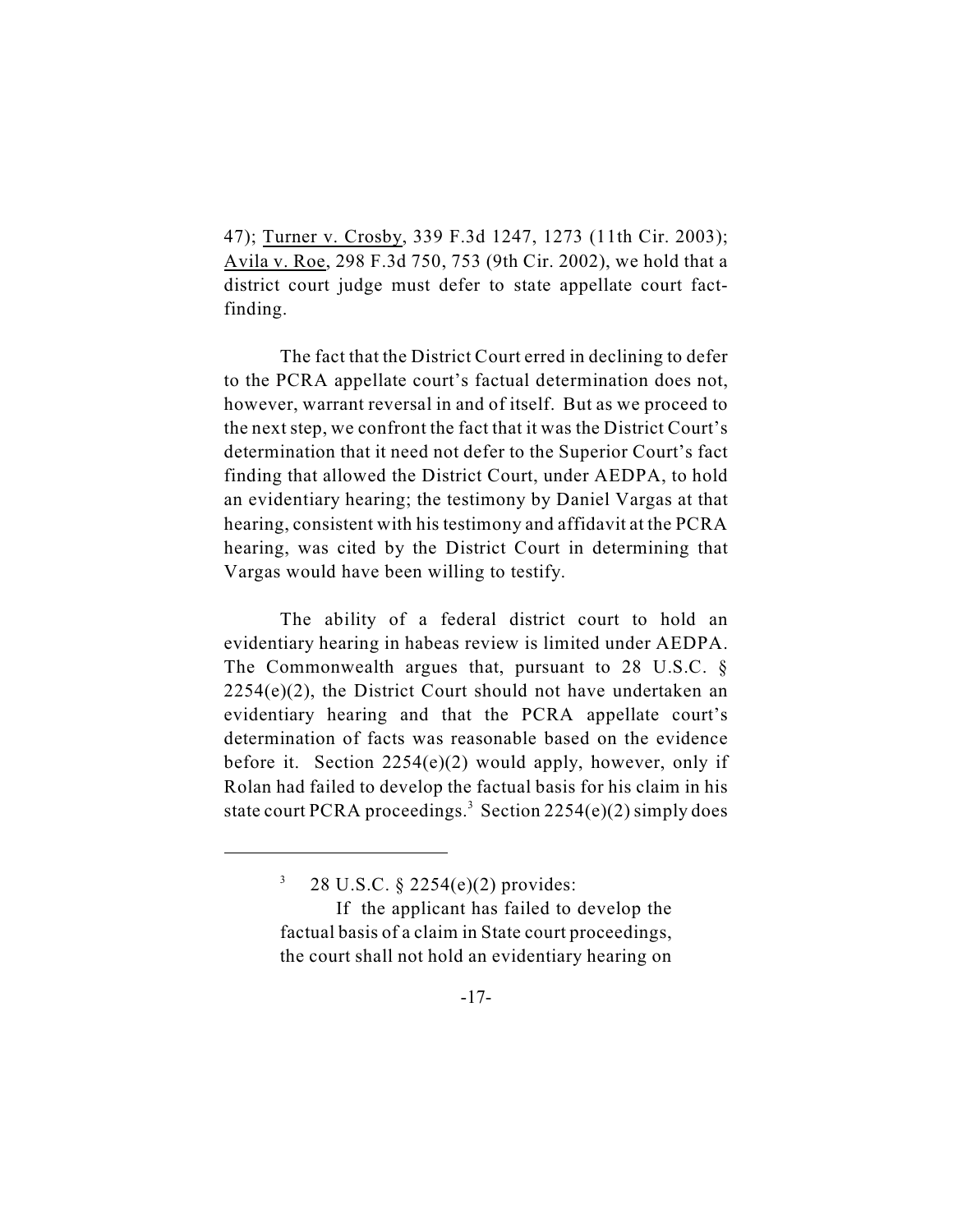not apply to this case because Rolan did develop the factual basis for his claim in the state court.

The District Court held an evidentiary hearing because, under its incorrect reading of the record, there were no legitimate state court findings of fact concerning Vargas' willingness to testify. As discussed above, the District Court wrongly determined that the Superior Court factual findings could not be recognized because they were made in contravention of Pennsylvania law. Thus, we cannot support the holding of the hearing on the basis relied on by the District Court.

the claim unless the applicant shows that–

(A) the claim relies on–

(i) a new rule of constitutional law, made retroactive to cases on collateral review by the Supreme Court, that was previously unavailable; or

(ii) a factual predicate that could not have been previously discovered through the exercise of due diligence; and

(B) the facts underlying the claim would be sufficient to establish by clear and convincing evidence that but for constitutional error, no reasonable fact-finder would have found the applicant guilty of the underlying offense.

*See also* Lambert v. Blackwell, 387 F.3d 210, 234-36 (3d Cir. 2004).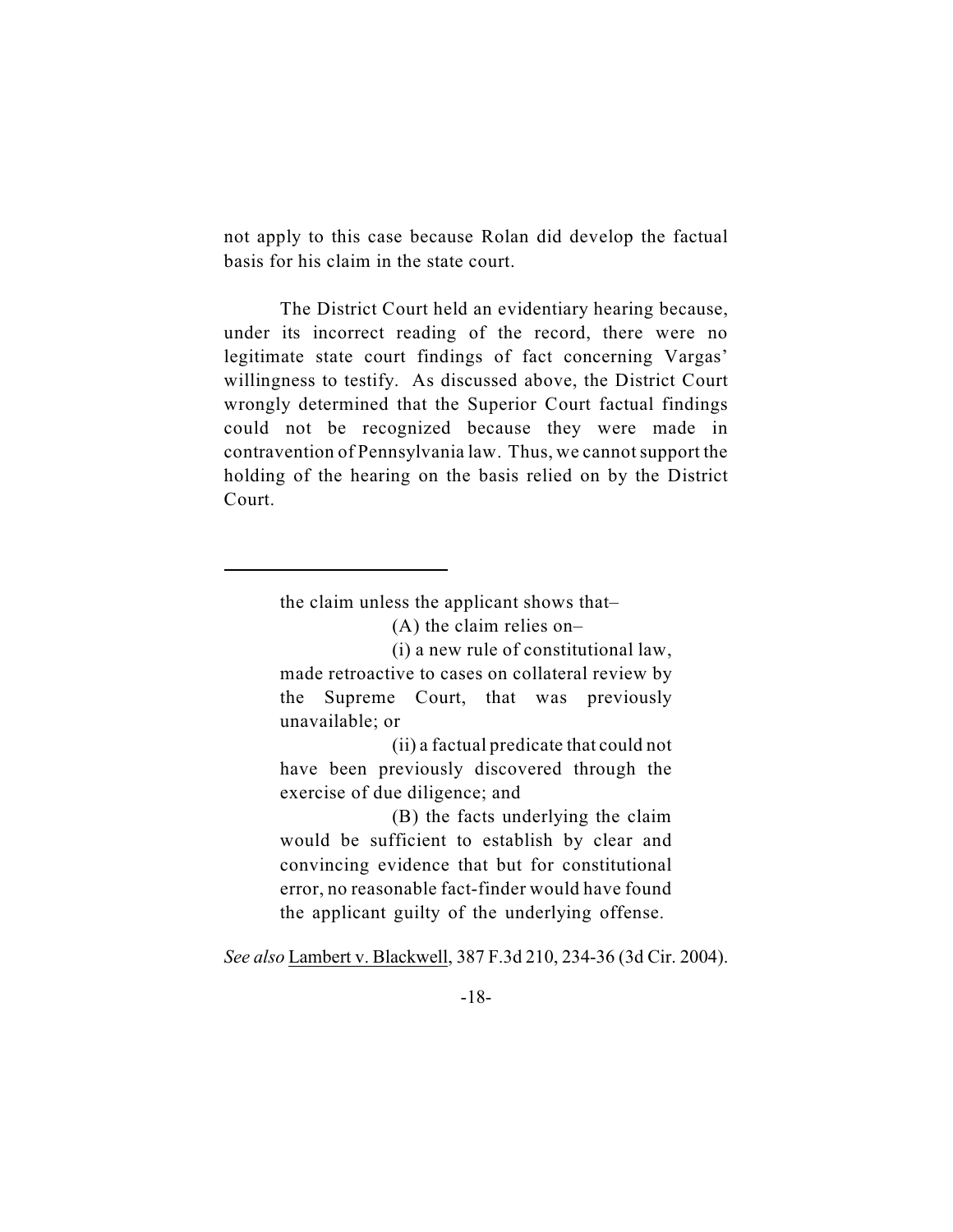This conclusion sends us back to the review that the District Court should then have undertaken. After concluding that there were state court findings of fact, the District Court should have reviewed those findings to ascertain whether or not they were reasonable. Because the District Court did not do so, we will, based on the PCRA record before the District Court.

## **C. Were the Superior Court's Factual Findings on Vargas's Unwillingness to Testify Unreasonable?**

Our reading of the PCRA court records convinces us that the Superior Court made an unreasonable finding of fact. The Superior Court's finding that Vargas was not willing to testify on behalf of Rolan was objectively unreasonable because it was not supported by the record. The Superior Court concluded that Vargas was unwilling to testify *on behalf of Rolan* based on Vargas's unwillingness to cooperate with a detective. The court conflated Vargas's unwillingness to cooperate with the police with a purported unwillingness to testify for the defendant. The court then discredited Vargas's testimony and affidavit that he would have testified for Rolan had Goldstein called him.

Contrary, however, to the Superior Court's conclusion, the exchange between Vargas and the detective is not probative of whether Vargas would have testified *on Rolan's behalf* in 1984 if asked to do so by Goldstein. It demonstrates only that he would *not* testify for the prosecution. The sole evidence before the PCRA courts on the issue of testifying *for* Rolan is Vargas's testimony and affidavit that he would do so. Therefore, the Superior Court's finding of fact that Vargas would *not* have testified *for* Rolan was not supported by the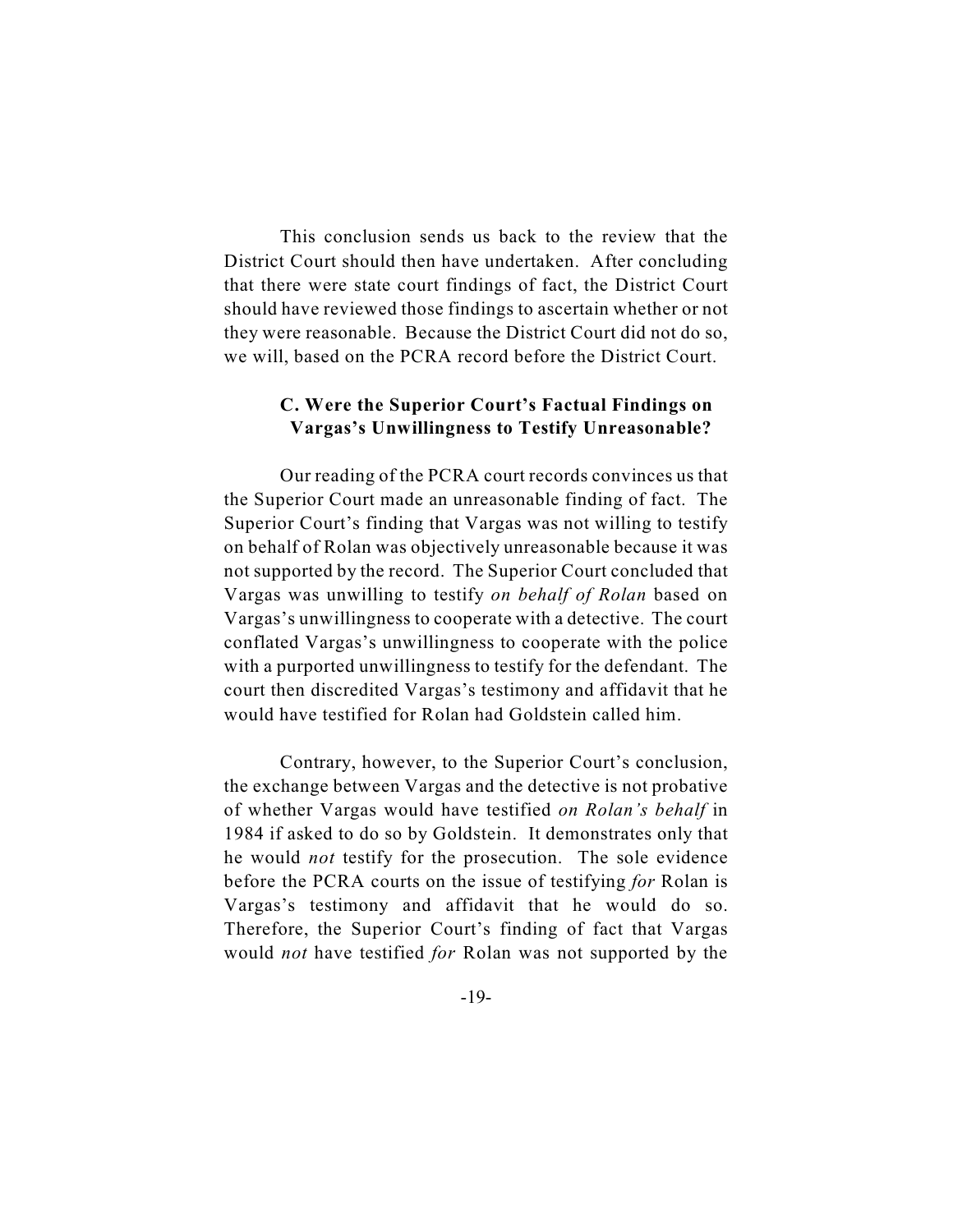record. Indeed, because Vargas's testimony and affidavit establishes that Vargas would testify *for* Rolan and there is no evidence that Vargas would *not* testify *for* Rolan, it was unreasonable for the Superior Court to find that Vargas was *unwilling* to testify *for* Rolan. From our examination of the record, we find that Rolan rebutted the conclusion of the Superior Court by clear and convincing evidence. The PCRA record was sufficient to support this finding of unreasonableness and the District Court hearing was superfluous.

## **D. Was Trial Counsel Ineffective for Failing to Investigate Potential Self-Defense Witnesses**?

Because we are not bound by the unreasonable factual finding that led the Superior Court to determine that Rolan was not prejudiced by Goldstein's failure to investigate Vargas and Aponte as witnesses in support of Rolan's self-defense claim, we can proceed with the review of whether Goldstein was ineffective in his representation of Rolan. In Strickland, the Supreme Court articulated a two-pronged test for ineffective assistance of counsel claims. 466 U.S. 668. A habeas petitioner must show "(1) that counsel's representation fell below an objective standard of reasonableness; and (2) that there is a reasonable probability that, but for counsel's error, the result would have been different." United States v. Nino, 878 F.2d 101, 103 (3d Cir. 1989).

### **1. Objective Reasonableness**

Strickland and its progeny make clear that counsel's strategic choices will not be second-guessed by *post-hoc*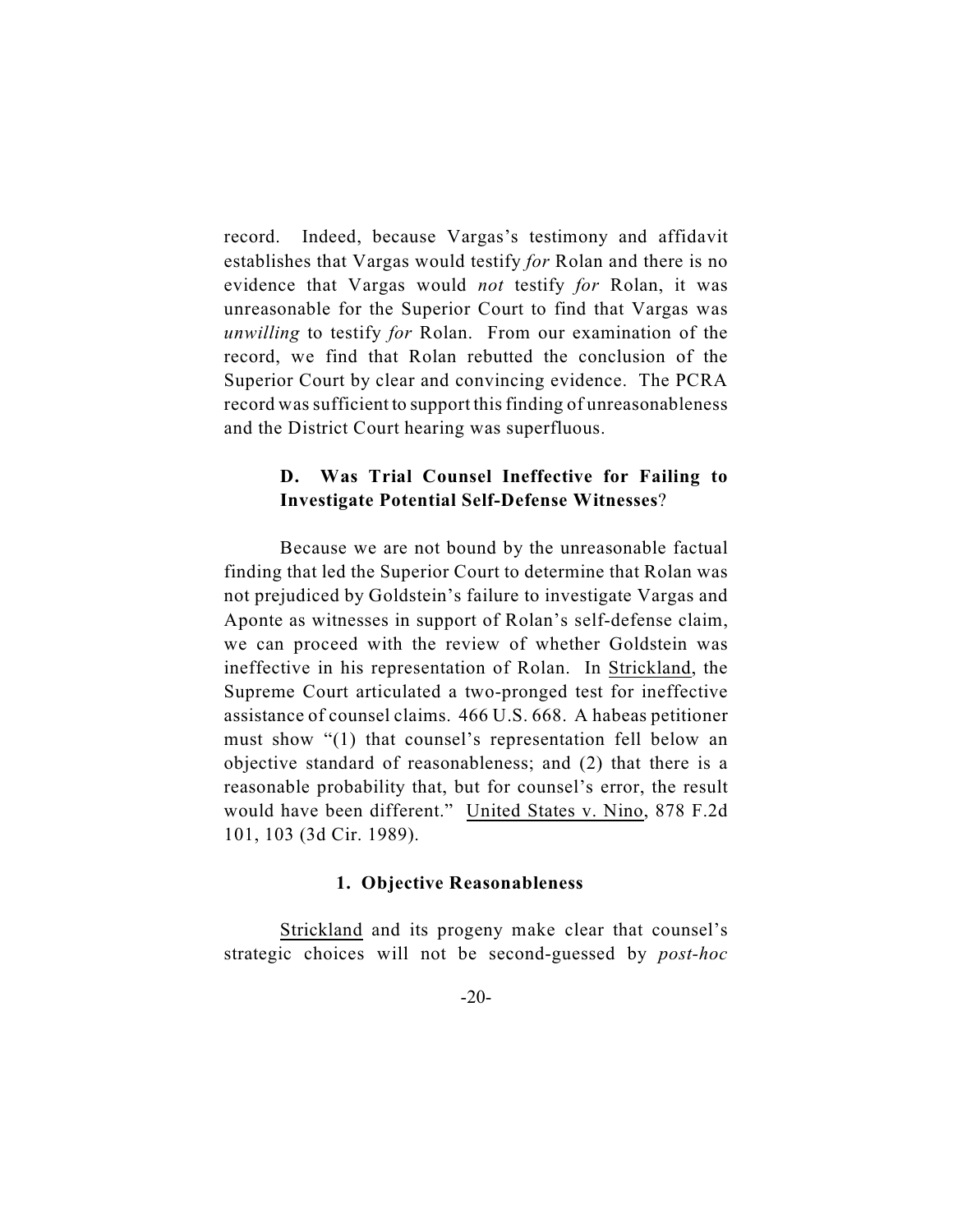determinations that a different trial strategy would have fared better. 466 U.S. at 689. However, there is a prerequisite to this rule's application. Only choices made after a reasonable investigation of the factual scenario are entitled to a presumption of validity. Id. at 690-91. "[S]trategic choices made after less than complete investigation are reasonable precisely to the extent that reasonable professional judgments support the limitations on investigation." Id. Thus, our inquiry must begin by assessing the objective reasonableness of Goldstein's failure to interview both Vargas and Aponte.

Failure to conduct any pretrial investigation is objectively unreasonable. E.g., United States v. Gray, 878 F.2d 702, 711 (3d Cir. 1989). The District Court noted that Goldstein never attempted to contact either Vargas or Aponte after Rolan gave Goldstein their names. Goldstein did turn their names over to the prosecution as potential *alibi* witnesses, as required by Pennsylvania law, but after the prosecution told Goldstein that they were not alibi witness, Goldstein made no attempt to determine whether they might have other information potentially valuable to the defense. Although the decision to forgo a selfdefense claim is of the type that may be entitled to a presumption of validity, Goldstein's decision not to present the defense cannot be according the normal deference to strategic choices because it was uninformed. See United States v. Kauffman, 109 F.3d 186, 190 (3d Cir. 1997). Thus, we conclude that Goldstein's representation of Rolan fell below the objective standard of reasonableness.

### **2. Prejudice**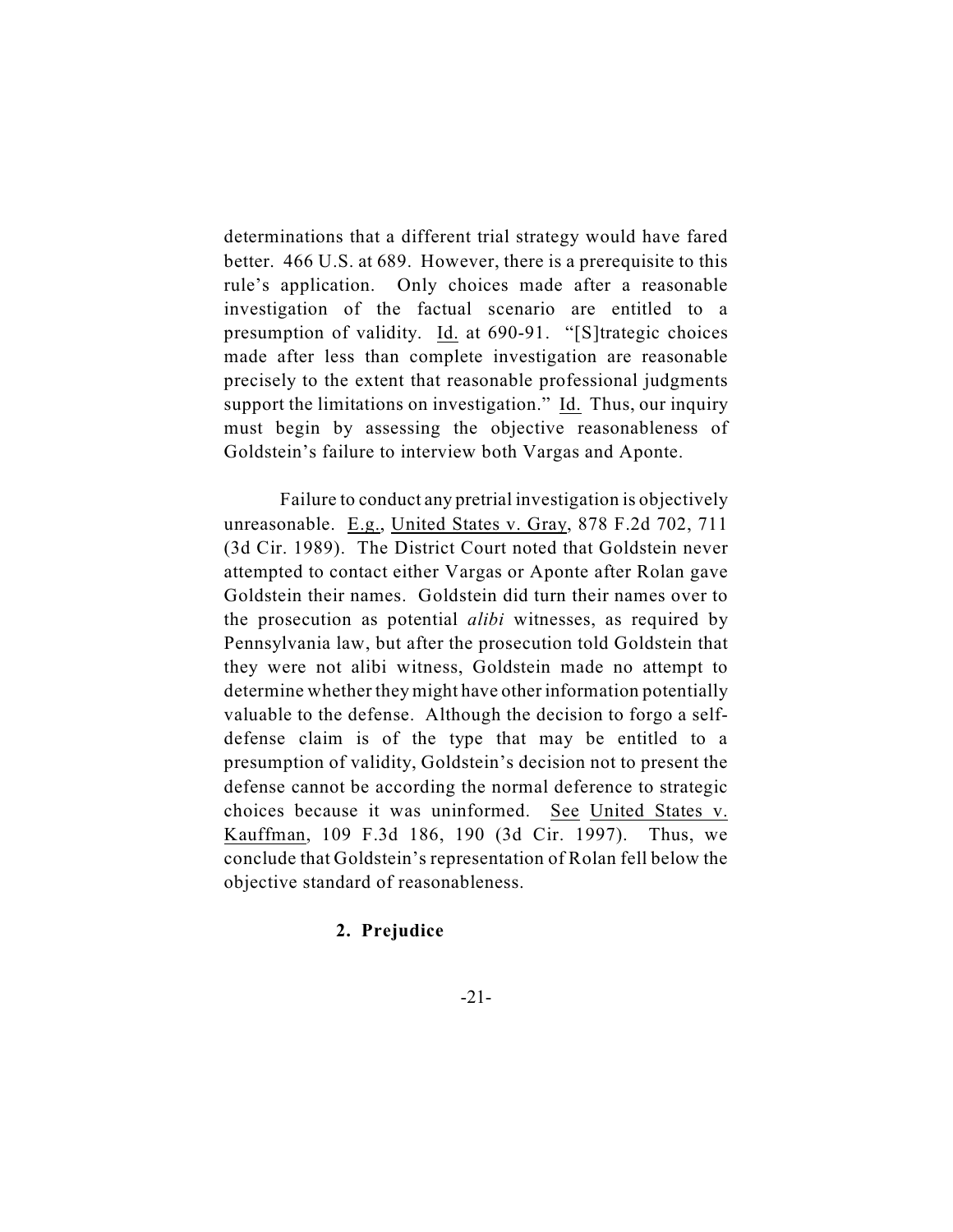In order to show Strickland prejudice, Rolan must show that there is "a reasonable probability that, but for counsel's unprofessional errors, the result of the proceeding would have been different." Strickland, 466 U.S. at 694. We have defined a reasonable probability as a probability "sufficient to undermine confidence in the outcome." Hull v. Kyler, 190 F.3d 88, 110 (3d Cir. 1999). Rolan's "showing may not be based on mere speculation about what the witnesses [that counsel] failed to locate might have said." Gray, 878 F.2d at 712. Rather, it must be made based on the potential witness's testimony to the habeas court. Id. Furthermore, in considering whether a petitioner suffered prejudice, "[t]he effect of counsel's inadequate performance must be evaluated in light of the totality of the evidence at trial: 'a verdict or conclusion only weakly supported by the record is more likely to have been affected by errors than one with overwhelming record support.'" Id. at 710- 711 (quoting Strickland, 466 U.S. at 696).

The PCRA appellate court relied upon a lack of prejudice in dismissing Rolan's state post-conviction claim of ineffective assistance. The court found that Rolan was not prejudiced because he could not establish that Vargas was willing to testify on his behalf at trial. Moreover, it found that Rolan was not prejudiced by the failure of Goldstein to call Aponte because "Aponte's testimony was not relevant" to Rolan's self-defense claim.

As discussed above, the PCRA appellate court's finding that Vargas was not willing to testify at trial is not supported by the record and is in contradiction to Vargas's affidavit. Had Goldstein called Vargas to testify at trial, Vargas stated he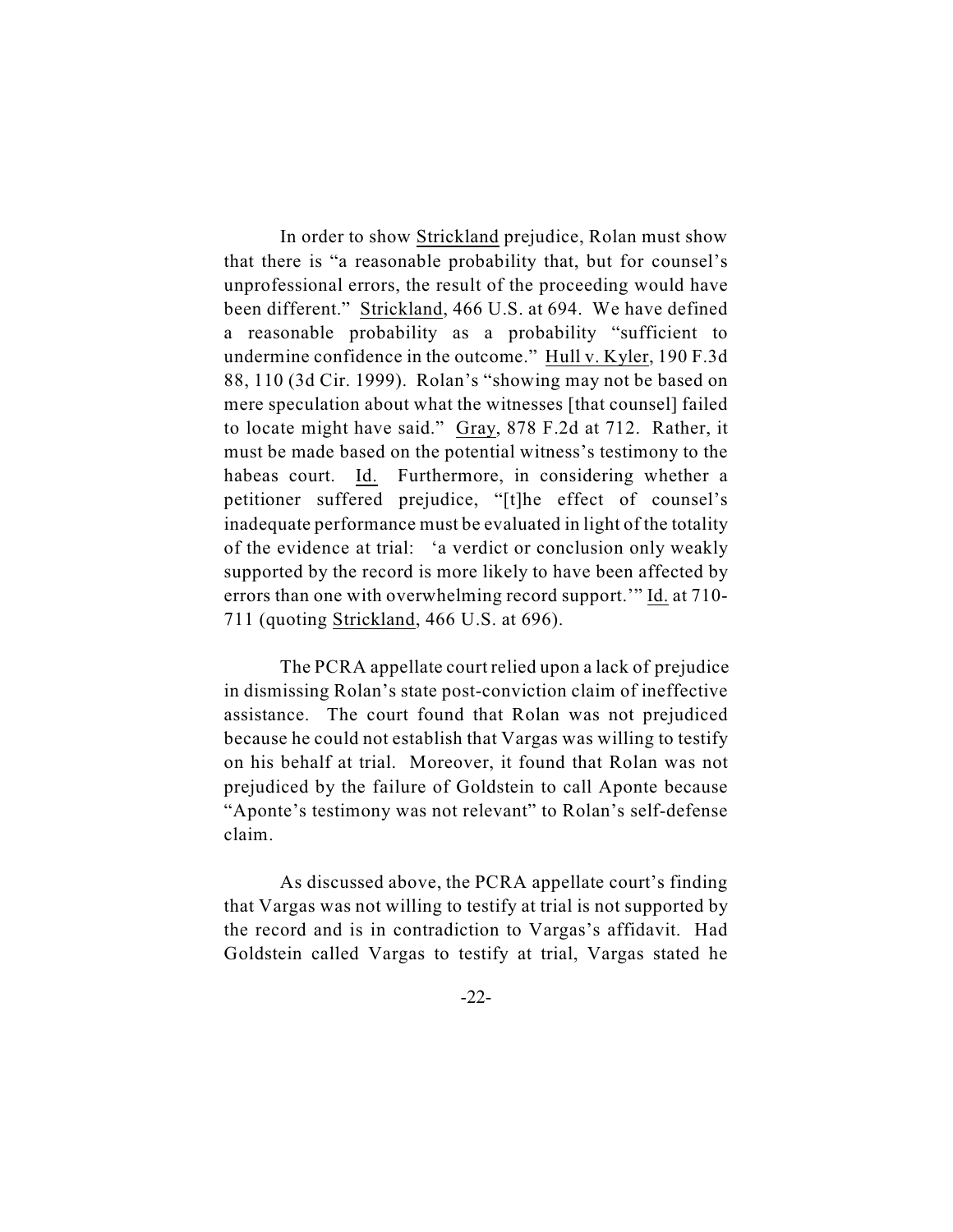would have given the testimony on behalf of Rolan that he did before the PCRA trial court: There was a dispute over drug money between Aponte, Rolan, and the Santiago brothers; in the course of the dispute, Rolan followed Francisco into the abandoned building; Rolan was carrying only a quart of beer; Paulino came around the corner wielding a kitchen knife and ran up the steps of the abandoned building after Rolan, screaming "I'm going to kill you, motherfucker!"; Vargas then heard a shot and when he and Aponte entered the building they saw Paulino lying alone on the ground with a knife at his feet.

Vargas's testimony would have bolstered Rolan's affirmative defense and undermined the prosecution's claims of a pre-meditated murder during a robbery. As the District Court noted, "[t]hese facts were crucial to refute the prosecution's theory that Rolan entered the house intending to kill Paulino during the commission of a robbery."

Vargas's testimony also shows the relevance of Aponte's testimony, had he been called by Goldstein. We do not and cannot know what Aponte would have stated had he lived to testify before a habeas court; his statement to the detective is not admissible itself as double hearsay. See FED. R. EVID. 805. Nonetheless, we note that Aponte's statement to the police bolsters Vargas's testimony to the PCRA trial court and indicates that Aponte believed that Paulino Santiago was armed with a knife and that Paulino attempted to assault Rolan. Had Aponte testified to this, it would have conformed with Vargas' testimony and supported Rolan's self-defense claim as well as undermined the prosecution's theory of the case.